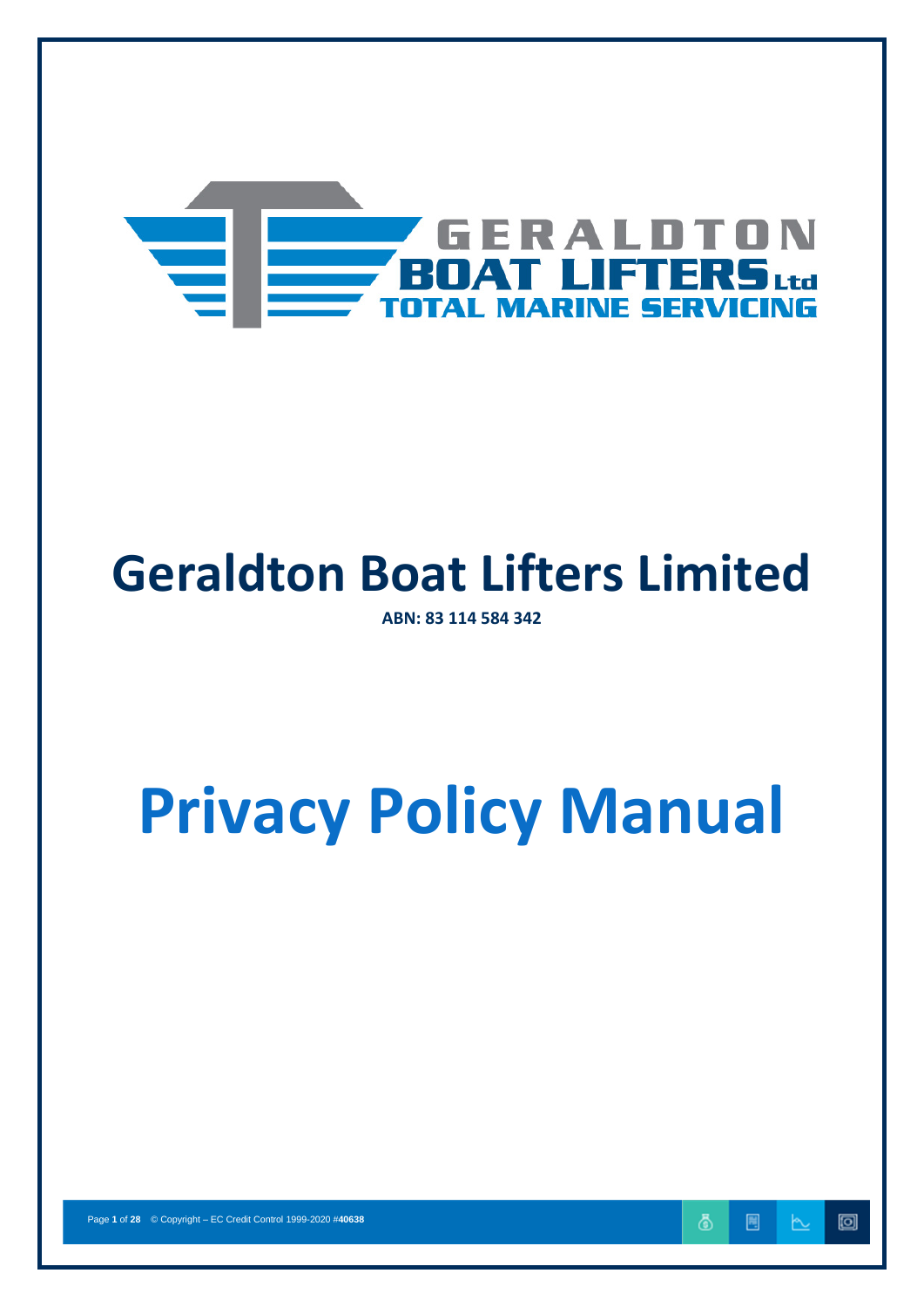## **Table of Contents**

| 1.  | <b>Introduction</b><br><u> 1980 - Jan James James Barbara, martxa a fizikar a</u>                       | Page 3  |
|-----|---------------------------------------------------------------------------------------------------------|---------|
| 2.  | Australian Privacy Principles (APP's) and NDB __________________________________                        | Page 4  |
| 3.  |                                                                                                         | Page 5  |
| 4.  | Types of Personal Information that is Collected and Held ______________                                 | Page 5  |
| 5.  | Procedures and Responding to Potential Breaches of Privacy __________                                   | Page 7  |
| 6.  | Purposes for which Information is Collected, Held, Used And Disclosed __                                | Page 9  |
| 7.  | How an Individual may Access Personal Information Held, and How                                         |         |
|     | they may Seek Correction of Such Information <b>contains the set of the contact of Such Information</b> | Page10  |
| 8.  | How an Individual may Complain about a Breach of the APP, and                                           |         |
|     |                                                                                                         | Page11  |
| 9.  | Will Personal Information be Disclosed to Overseas Recipients __________                                | Page 12 |
| 10. |                                                                                                         | Page 12 |
| 11. |                                                                                                         | Page13  |
| 12. | APPENDIX A - INFORMATION PRIVACY PRINCIPLES                                                             | Page14  |

**DISCLAIMER:** Subject to any applicable law which cannot be excluded and to all provision implied by statute which cannot be excluded, EC Credit Control (Aust) Pty Ltd accepts no responsibility for any loss, damage, cost or expense (whether direct or implied) incurred by you as a result of any error, omission or misrepresentation in any information in this manual.

**This manual has been prepared by EC Credit Control (Aust) Pty Ltd www.eccreditcontrol.com.au | info@eccreditcontrol.com.au Phone 1300 361 070**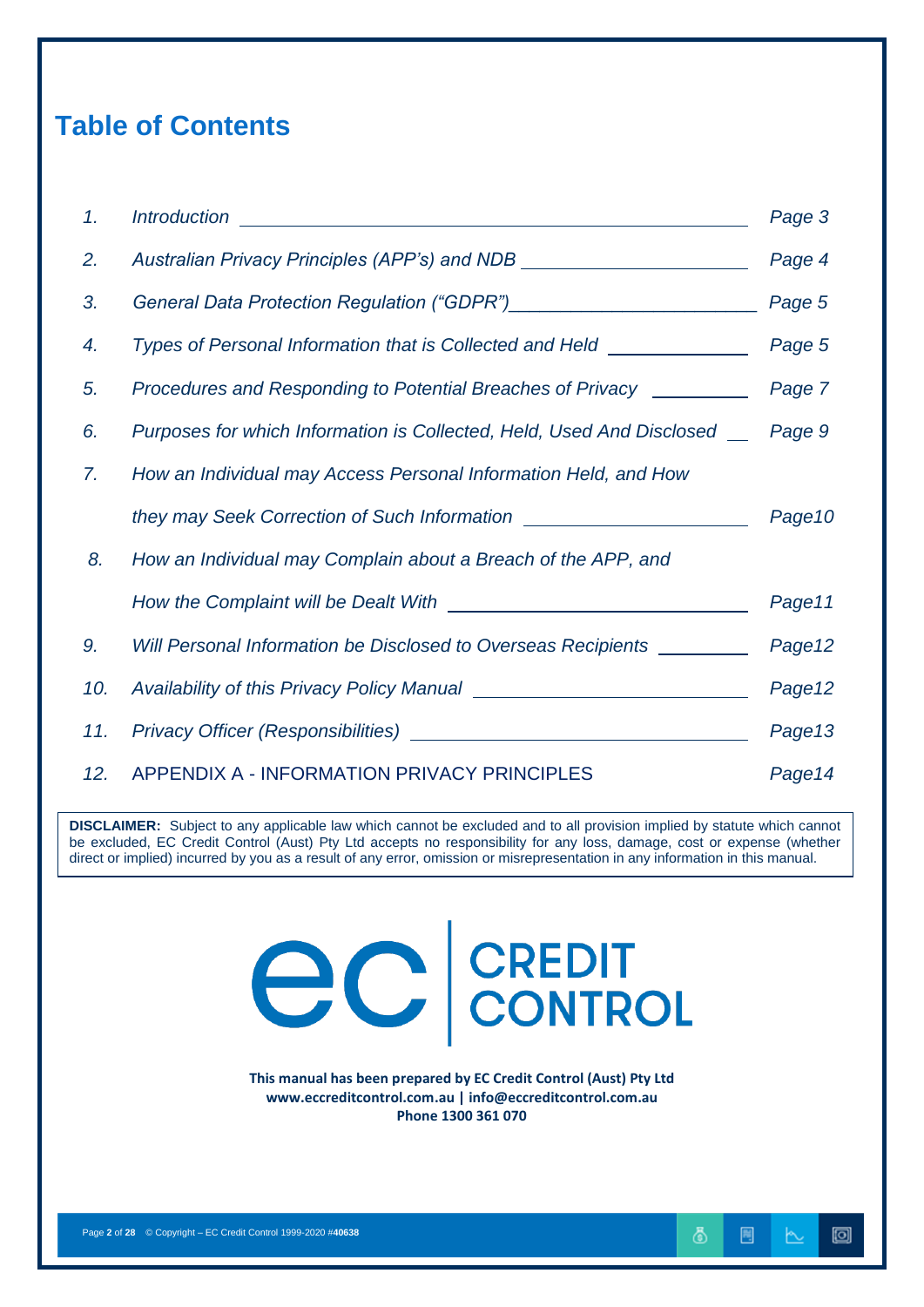## **1. Introduction**

From 12 March 2014, the Australian Privacy Principles (APP's) replaced the National Privacy Principles and Information Privacy Principles and were inserted into the Privacy Act 1988 ("the Act") at schedule 1. These principles apply to private sector organisations who deal with information relating to individuals. This legislation is designed to protect personal information about individuals and sets in place a framework and guidelines about how to deal with this information. APP 1.3 requires an APP entity to have a clearly expressed and up-to-date APP privacy policy describing how it manages personal information. Further in February 2018, the Notifiable Data Breaches ("NDB") Scheme was introduced under Part IIIC of the Act. The NDB establishes requirements and compliance mechanisms for entities in responding to data breaches.

As at 25 May 2018, the EU General Data Protection Regulation ("GDPR") was introduced providing increased transparency for data protection for all businesses transferring data to the Europe Union. While the GDPR and the APP share some similarities, Geraldton Boat Lifters Limited is providing robust privacy policies and procedures for its staff and clients. This includes ensuring that it conforms to all required APP's including the provision of a clearly expressed and readily available Privacy Policy. This is completed by the provision of this Privacy Policy Manual.

An APP privacy policy is a key tool for meeting APP 1's requirements.

To assist with this compliance, Geraldton Boat Lifters Limited ensures that all of its staff members adhere to these policies and procedures. Any breaches of these policies and procedures must be reported to the relevant staff member's manager or supervisor immediately so that any appropriate measures can be taken to mitigate any issues surrounding an identified breach.

Every staff member of Geraldton Boat Lifters Limited who handles personal information is required to have an understanding of the Australian Privacy Principles (APP's), the Act and the GDPR, where necessary. Where a more detailed knowledge of Geraldton Boat Lifters Limited's rights and responsibilities is required, the Privacy Officer will be able to provide assistance.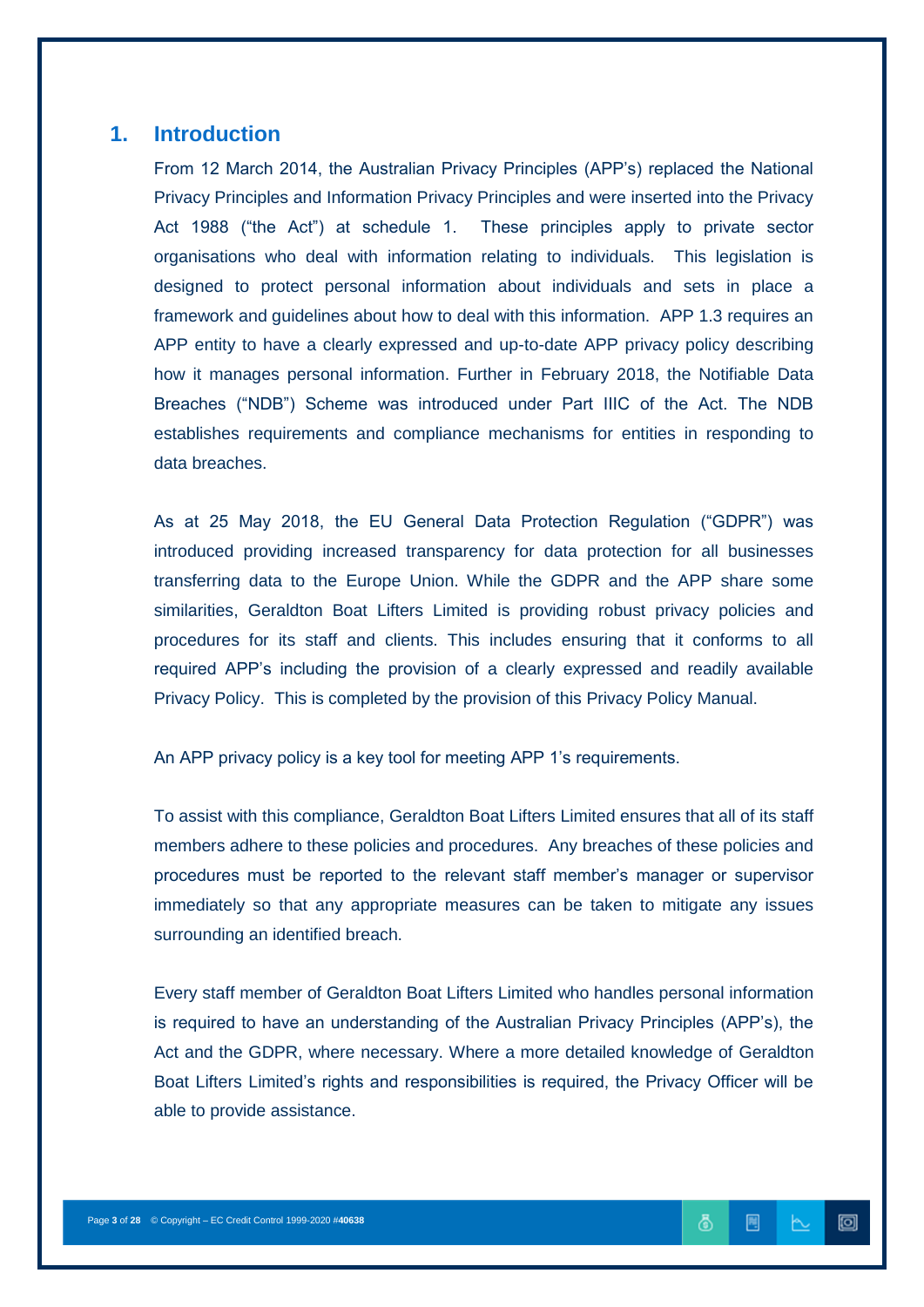All staff are encouraged to discuss privacy issues with the nominated Privacy Officer. **Review**

Formal review of this privacy policy shall be undertaken on a 6 monthly basis with the details of this review recorded by the Privacy Officer.

## **2. Australian Privacy Principles (APP's)**

The Privacy Act 1988 and the Credit Reporting Privacy Code 2014 places obligations and responsibilities on employers and employees to ensure that information collected from individuals is collected, retained and used in line with the APP's. Geraldton Boat Lifters Limited shall abide by the following APP's at all times:

#### **APP No.**

#### *Part 1 – Consideration of personal information privacy*

- APP 1 Open and transparent management of personal information
- APP 2 Anonymity and pseudonymity

#### *Part 2 – Collection of personal information*

- APP 3 Collection of solicited personal information
- APP 4 Dealing with unsolicited personal information
- APP 5 Notification of the collection of personal information

#### *Part 3 – Dealing with personal information*

- APP 6 Use or disclosure of personal information
- APP 7 Direct marketing
- APP 8 Cross-border disclosure of personal information
- APP 9 Adoption, use or disclosure of government related identifiers

#### *Part 4 – Integrity of personal information*

- APP 10 Quality of personal information
- APP 11 Security of personal information

#### *Part 5 – Access to, and correction of, personal information*

- APP 12 Access to personal information
- APP 13 Correction of personal information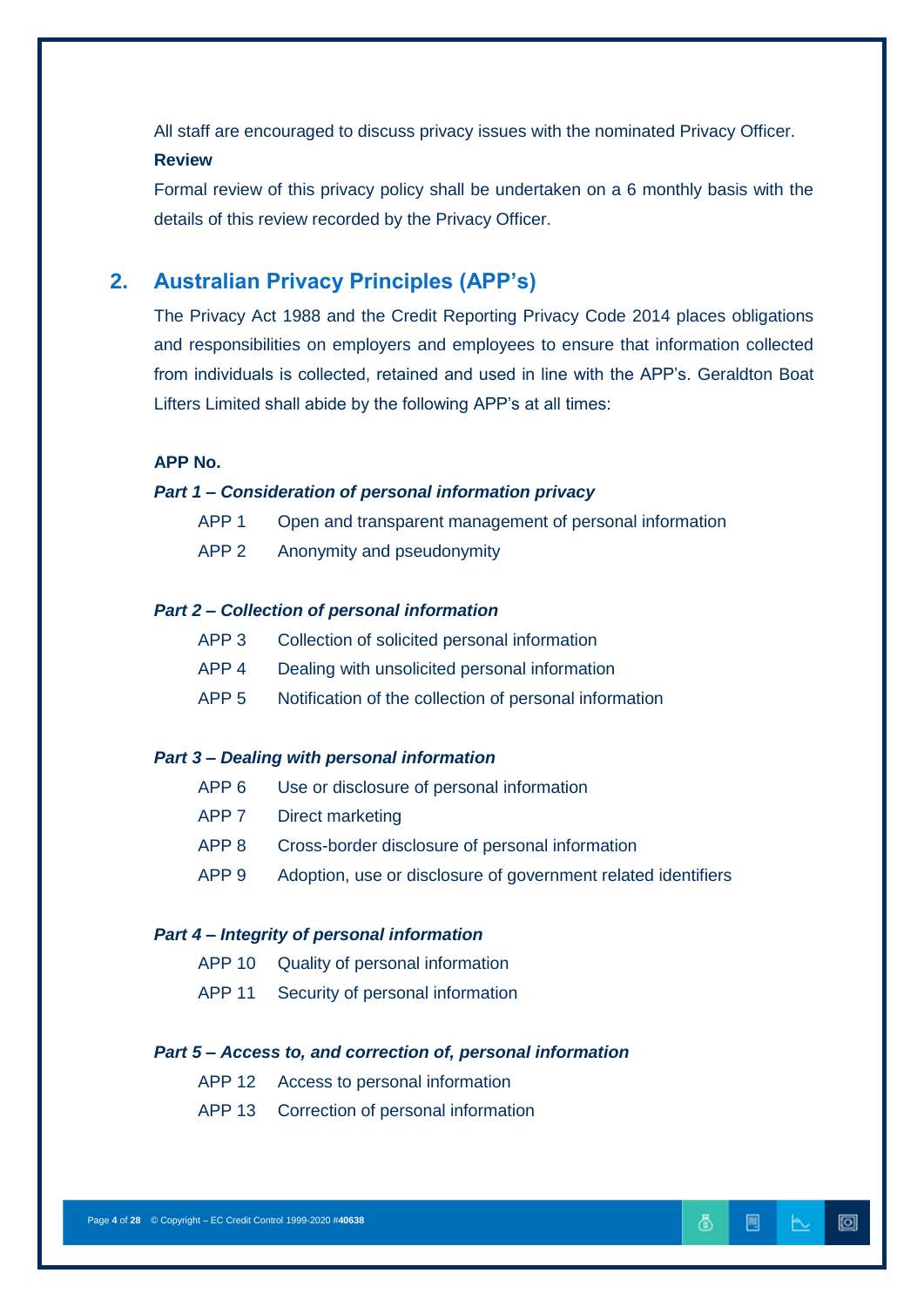Further information regarding the APP's can be obtained from the office of the Australian Information Commissioner at www.oaic.gov.au.

A copy of the APP's as produced by the Office of the Australian Information Commissioner is attached as Appendix A. The NDB forms part of the Act as a new implemented scheme for companies to advise its clients, in the event of a potential data breach that is likely to result in serious harm to any individuals whose personal information is involved in the breach. Geraldton Boat Lifters Limited's Privacy Policy Manual provides a data breach preparation and response to any potential breaches to ensure compliance under the NDB and the Act.

#### **3. General Data Protection Regulation ("GDPR")**

Upon the implementation of the GDPR on 25 May 2018, Geraldton Boat Lifters Limited has updated the way they use and collect personal data from residents in the EU. This involves, identifying Geraldton Boat Lifters Limited's data protection officer ("Privacy Officer"), how clients can contact the Privacy Officer and identifying the process of transferring client's personal information. Further, the implementation of cookies notices on Geraldton Boat Lifters Limited's website has been activated to ensure Geraldton Boat Lifters Limited's clients have adequate protection in providing consent to Geraldton Boat Lifters Limited in withholding their personal data.

## **4. Types of Personal Information That is Collected, Used, Processed & Held**

Geraldton Boat Lifters Limited collects personal information for a variety of reasons. This personal information will be collected in the normal course of business and will relate to Goods and/or Services that are provided by Geraldton Boat Lifters Limited to clients. This information collected will be done so in the course of business where the client is a customer of Geraldton Boat Lifters Limited or when the client acts as a guarantor for another person or company that is a client of Geraldton Boat Lifters Limited. Geraldton Boat Lifters Limited will not collect information that is not relevant or sensitive in nature unless it is required in the normal course of business.

The personal information that is collected may include, but will not be limited to the following;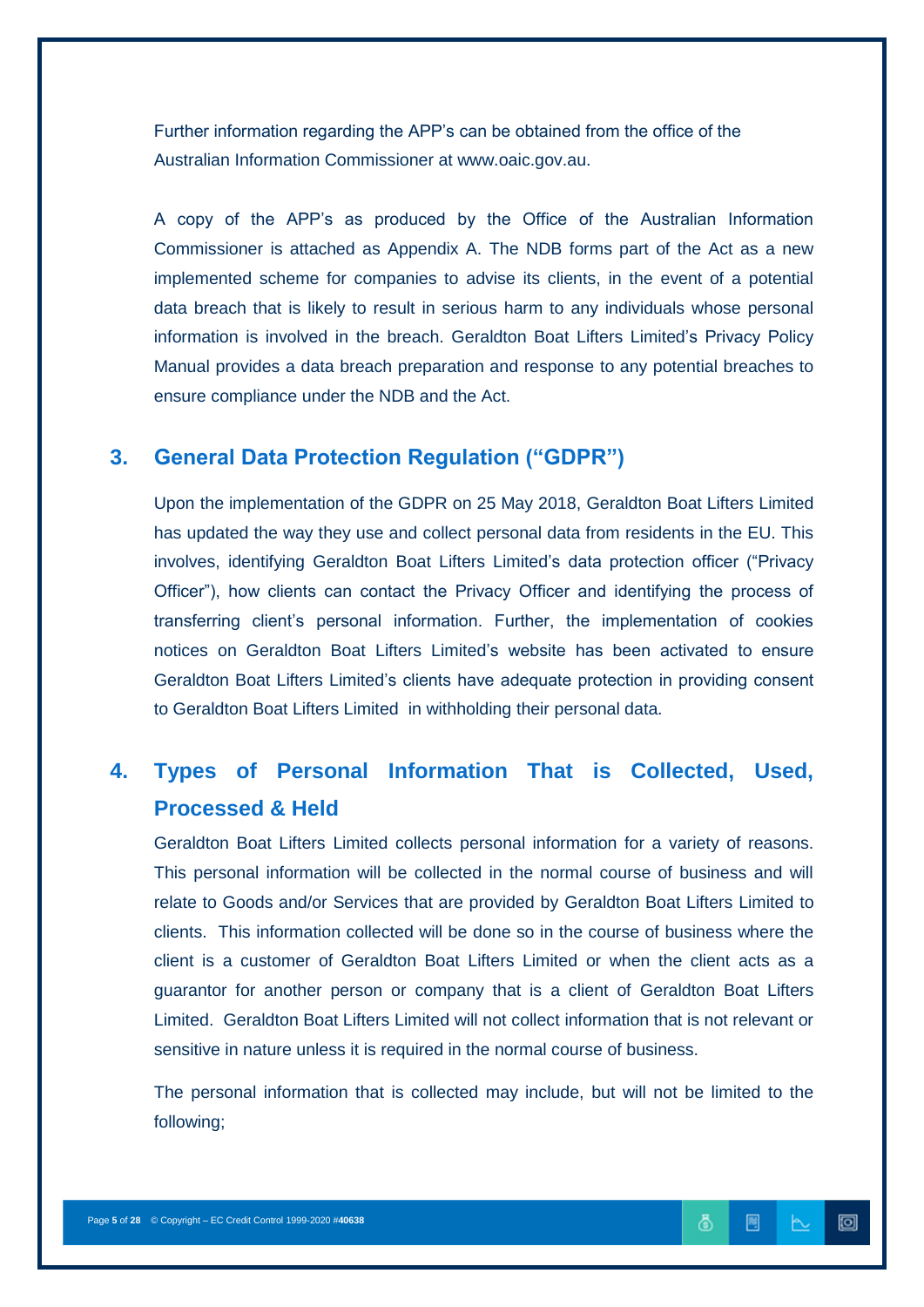- 1/ Full name
- 2/ Address
- 3/ Date of birth
- 4/ Credit references if applicable
- 5/ Publicly available information which relate to the clients activities in Australia
- 6/ Any information recorded in the National Personal Insolvency Index
- 7/ Driver's licence details
- 8/ Medical insurance details (if applicable)
- 9/ Electronic contact details including email, Facebook and Twitter details
- 10/ Next of kin and other contact information where applicable

The client acknowledges that provided the correct Privacy Act disclosures have been made that Geraldton Boat Lifters Limited may conduct a credit report on the client for the purposes of evaluating the credit worthiness of the client.

Geraldton Boat Lifters Limited ensures that all personal information is held in a secure manner. Where applicable and to the best of Geraldton Boat Lifters Limited's knowledge all computers or servers have the required security protections in place to safeguard and protect any personal information that is held by Geraldton Boat Lifters Limited.

We use cookies on our website. Cookies are small files which are stored on your computer. They are designed to hold a modest amount of data (including personal information) specific to a particular client and website, and can be accessed either by the web server or the client's computer. In so far as those cookies are not strictly necessary for the provision of Geraldton Boat Lifters Limited's services, we will ask you to consent to our use of cookies when you first visit our website.

In the event that you utilise our website for the purpose of purchases/orders, Geraldton Boat Lifters Limited agrees to display reference to cookies and /or similar tracking technologies, such as pixels and web beacons (if applicable), and requests consent for Geraldton Boat Lifters Limited collecting your personal information which may include:

- (a) IP address, browser, email client type and other similar details;
- (b) Tracking website usage and traffic; and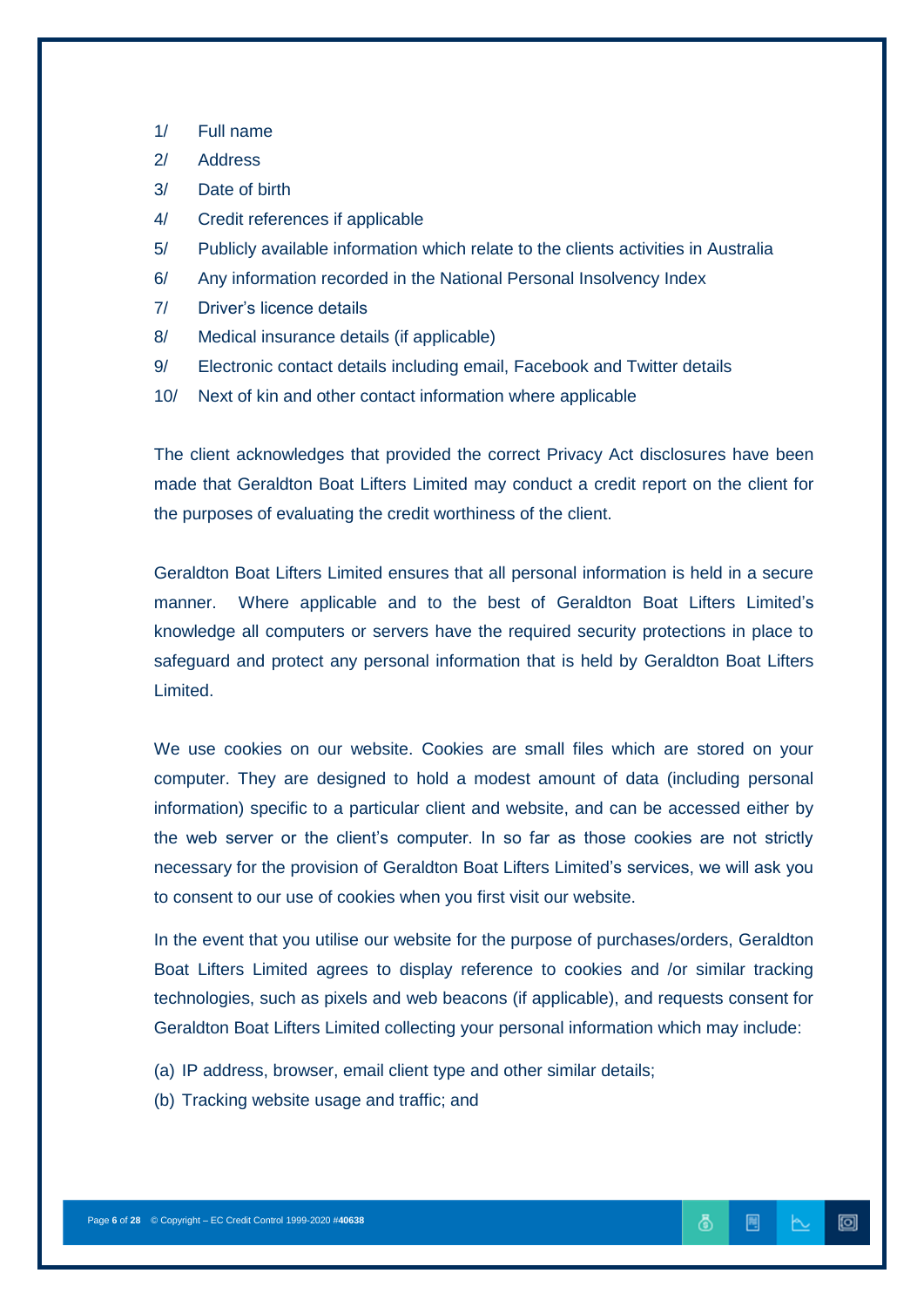(c) Reports are available to Geraldton Boat Lifters Limited when Geraldton Boat Lifters Limited sends an email to the client, so Geraldton Boat Lifters Limited may collect and review that information

If you consent to Geraldton Boat Lifters Limited's use of cookies on our website and later wish to withdraw your consent, you may manage and control Geraldton Boat Lifters Limited's privacy controls through your browser, including removing cookies by deleting them from your browser history when you leave the site.

Geraldton Boat Lifters Limited also regularly conducts internal risk management reviews to ensure that its infrastructure (to the best of its knowledge) is secure and any identifiable risks have been mitigated as much as they can be in the normal course of business.

#### **5. Procedures and responding to potential breaches of Privacy**

In accordance with the NDB Geraldton Boat Lifters Limited is aware of its responsibilities to notify its clients in the event of a potential data breach that may cause serious harm to clients. Further, in the event the client is located in the Europe Union ("EU"), Geraldton Boat Lifters Limited acknowledges that any potential data breaches will be safeguarded by the provisions of the GDPR.

Geraldton Boat Lifters Limited will collect and process personal information in the normal course of business. This personal information may be collected and processed, but is not limited to, any of the following methods;

- 1/ Credit applications forms
- 2/ Work authorisation forms, quote forms or any other business documentation
- 3/ Publicly available databases that hold information
- 4/ Websites that detail information such as Sensis, Facebook, Google etc
- 5/ By verbally asking you for information as part of normal business practices

Where relevant to data processing as per the GDPR, and in particular where Geraldton Boat Lifters Limited uses new technologies, and takes into account the nature, scope, context and purposes of processing and considers that the data processing is likely to result in a high risk to the rights and freedoms of natural persons, the Privacy Officer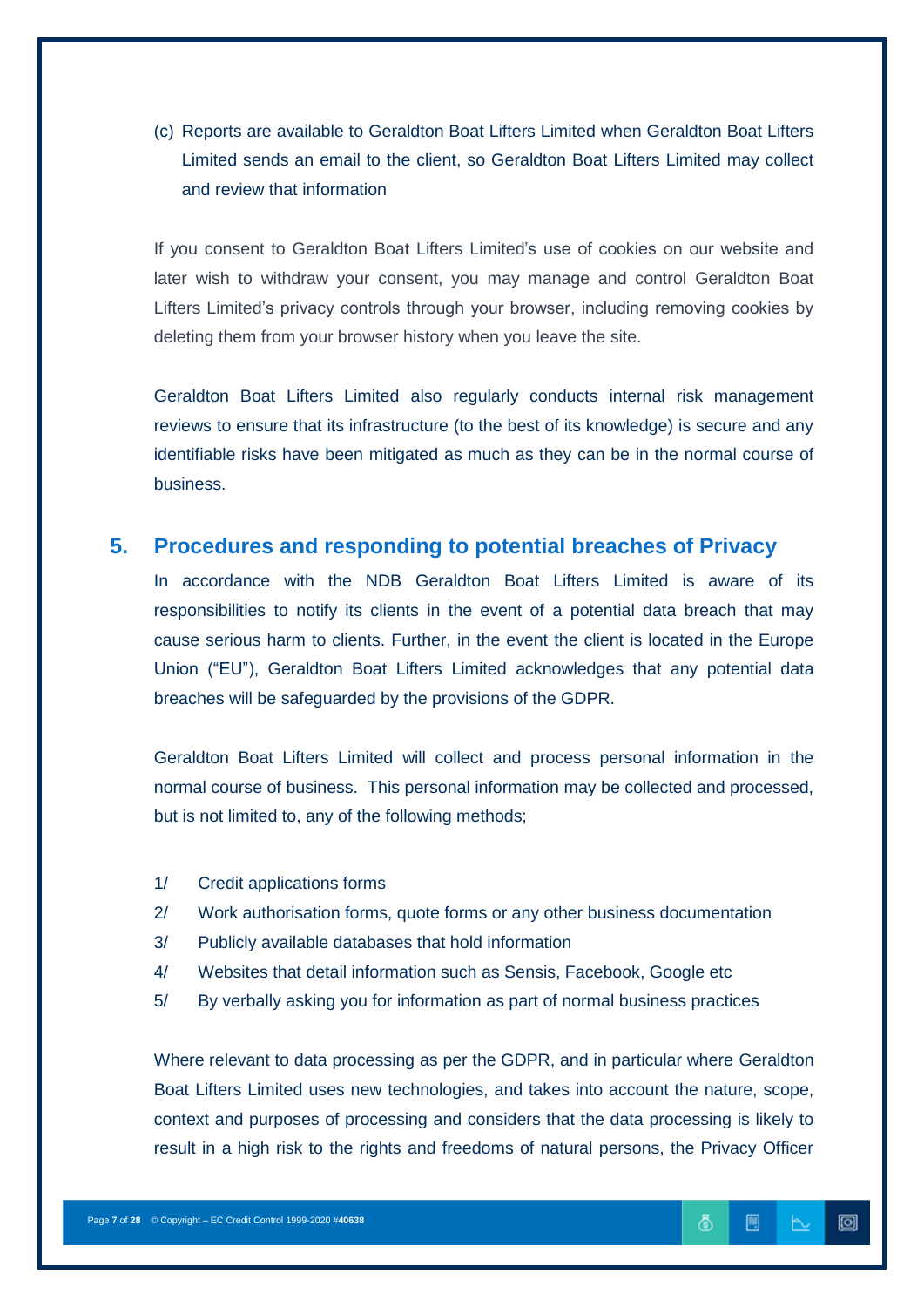shall, prior to the processing of personal information, carry out an assessment of impact of the envisaged processing operations by way of a protection impact assessment. The data protection assessment will be required in instances whereby:

- (a) a systematic and extensive evaluation of personal aspects relating to natural persons which is based on automated processing, including profiling, and on which decisions are based that produce legal effects concerning the natural person or similarly significantly affect the natural person;
- (b) processing on a large scale of special categories of data referred to in Article 9(1) of the GDPR, or of personal data relating to criminal convictions and offences referred to in Article 10 of the GDPR; or
- (c) a systematic monitoring of a publicly accessible area on a large scale.

The assessment shall be carried out in accordance with Article 35 (7) of the GDPR and carry out reviews of such data protection impact assessments when there is any change of the risk associated with the processing of personal information.

As a client of Geraldton Boat Lifters Limited and agreeing to Geraldton Boat Lifters Limited's Terms and Conditions of Trade, which includes Geraldton Boat Lifters Limited's privacy statement you hereby agree and consent to the provisions of this Privacy Policy Manual, including but not limited to the collection, processing, use and disclosure of your personal information. In the event that you withdraw your agreement and consent to any of the above use, processing collection and disclosure, then Geraldton Boat Lifters Limited warrants that any request by you to withdraw your consent or agreement shall be deemed as confirmation by you to cease any and/or all collection use, processing and disclosure of your personal information. You may make a request to withdraw your consent at anytime by telephone and/or by email to the following contact details;

> **The Privacy Officer Geraldton Boat Lifters Limited** 195 Connell Road Geraldton WA 6530 admin@geraldtonboatlifters.com.au 0428 231 989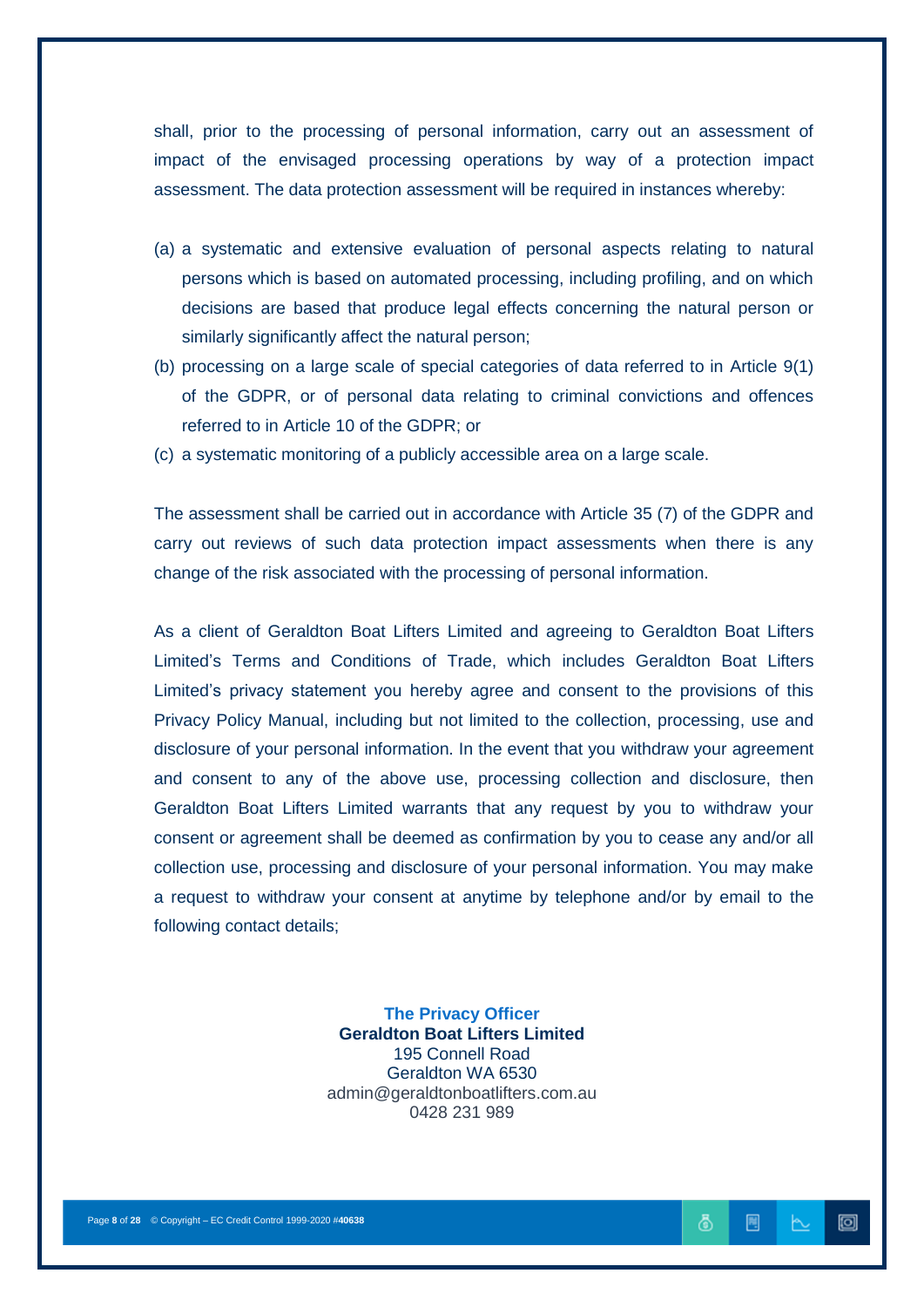Geraldton Boat Lifters Limited will ensure that any Information that is to be obtained from you is done so verbally or using Geraldton Boat Lifters Limited's prescribed forms which;

Authorise Geraldton Boat Lifters Limited:

- 1/ To collect personal information; and
- 2/ Inform the individual what personal information is being collected; and
- 3/ Inform the individual why (the purpose) the personal information is being collected; and
- 4/ Inform the individual why & when personal information will be disclosed to  $3<sup>rd</sup>$ parties.

It is the responsibility of Geraldton Boat Lifters Limited to ensure that any personal information obtained is as accurate and up to date as possible and information is only collected by lawful means in accordance with the Act and relevantly, in accordance with the GDPR.

## **6. Purposes For Which Information Is Collected, Held, Used And Disclosed**

#### **Disclosure to Third Parties**

Geraldton Boat Lifters Limited will not pass on your personal information to third parties without first obtaining your consent.

In accordance with the Act, including the GDPR (where relevant), Personal Information can only be used by Geraldton Boat Lifters Limited for the following purposes:

- 1/ Access a credit reporter's database for the following purposes:
	- a) To assess your application for a credit account; or
	- b) To assess your ongoing credit facility; or
	- c) To notify a credit reporter of a default by you (providing Geraldton Boat Lifters Limited are a member of an approved OAIC External Dispute Resolution Scheme ("EDRS") for consumer defaults); or
	- d) To update your details listed on a credit reporter's database; or
- 2/ Check trade references noted on the prescribed form for the following purposes:
	- a) To assess your application for a credit account; or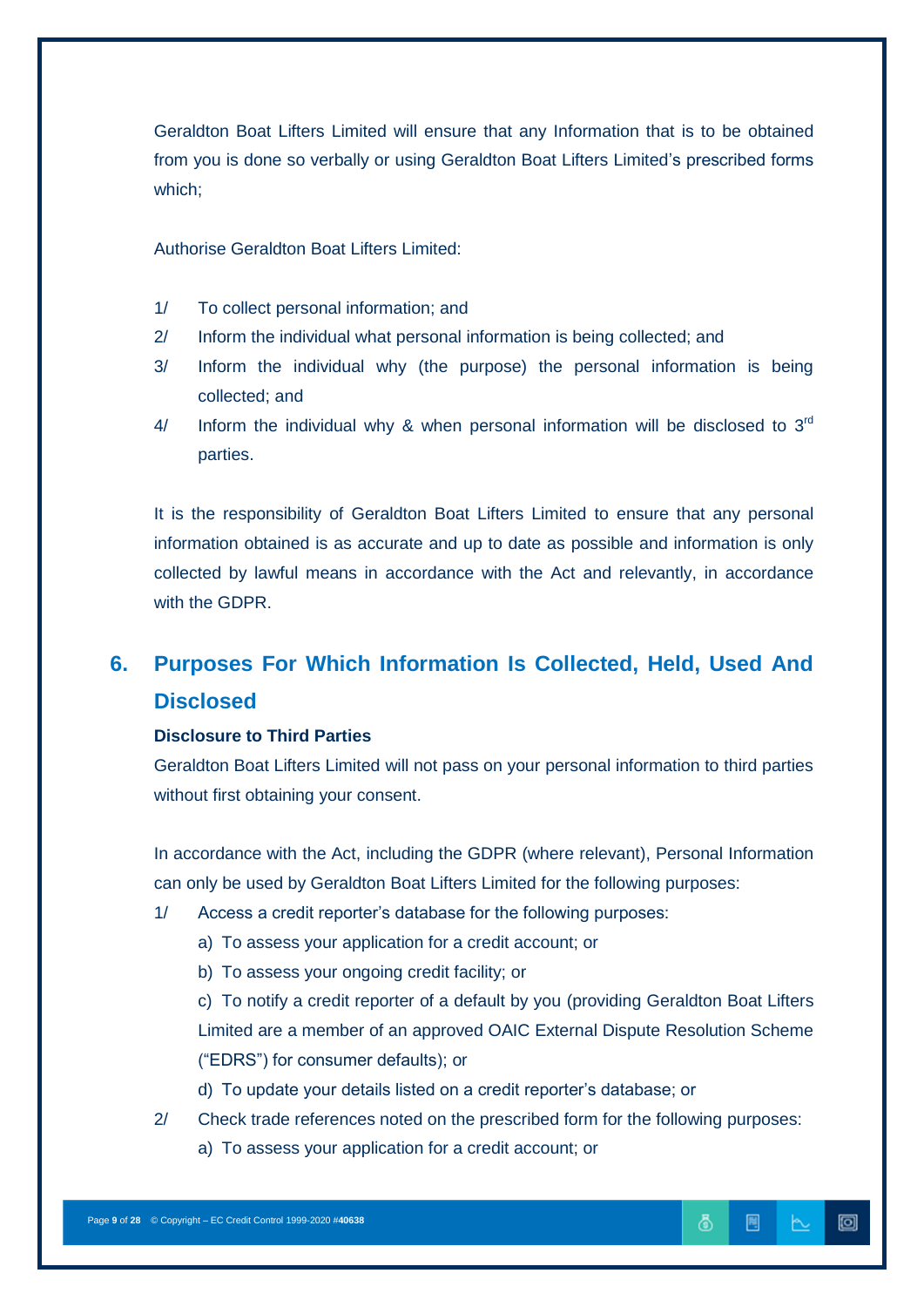- b) To assess your ongoing credit facility; or
- c) To notify a default (subject to 1(c) above).
- 3/ Market Geraldton Boat Lifters Limited's products and services.
- 4/ Any other day to day business purposes such as complying with ATO requirements, managing accounting returns or legal matters.

**Relationship with Credit Reporter** - In the event that notification of a default has been reported to a Credit Reporter and your credit file has been updated (including any changes to the balance outstanding or contact details), then the Credit Reporter shall be notified as soon as practical of any such changes.

Geraldton Boat Lifters Limited will only gather information for its particular purpose (primary purpose). In accordance with the Act, including the GDPR (where relevant), Geraldton Boat Lifters Limited will not disclose this information for any other purpose unless this has been agreed to by both parties.

## **7. How An Individual May Access Personal Information Held, And How They May Seek Correction Of Such Information**

You shall have the right to request from Geraldton Boat Lifters Limited a copy of all the information about you that is retained by Geraldton Boat Lifters Limited. You also have the right to request (by telephone and/or by email) that Geraldton Boat Lifters Limited correct any information that is incorrect, outdated or inaccurate.

Any requests to receive your personal information or to correct personal information should be directed to the following contact details;

> **The Privacy Officer Geraldton Boat Lifters Limited** 195 Connell Road Geraldton WA 6530 admin@geraldtonboatlifters.com.au 0428 231 989

> > ౷

闁

回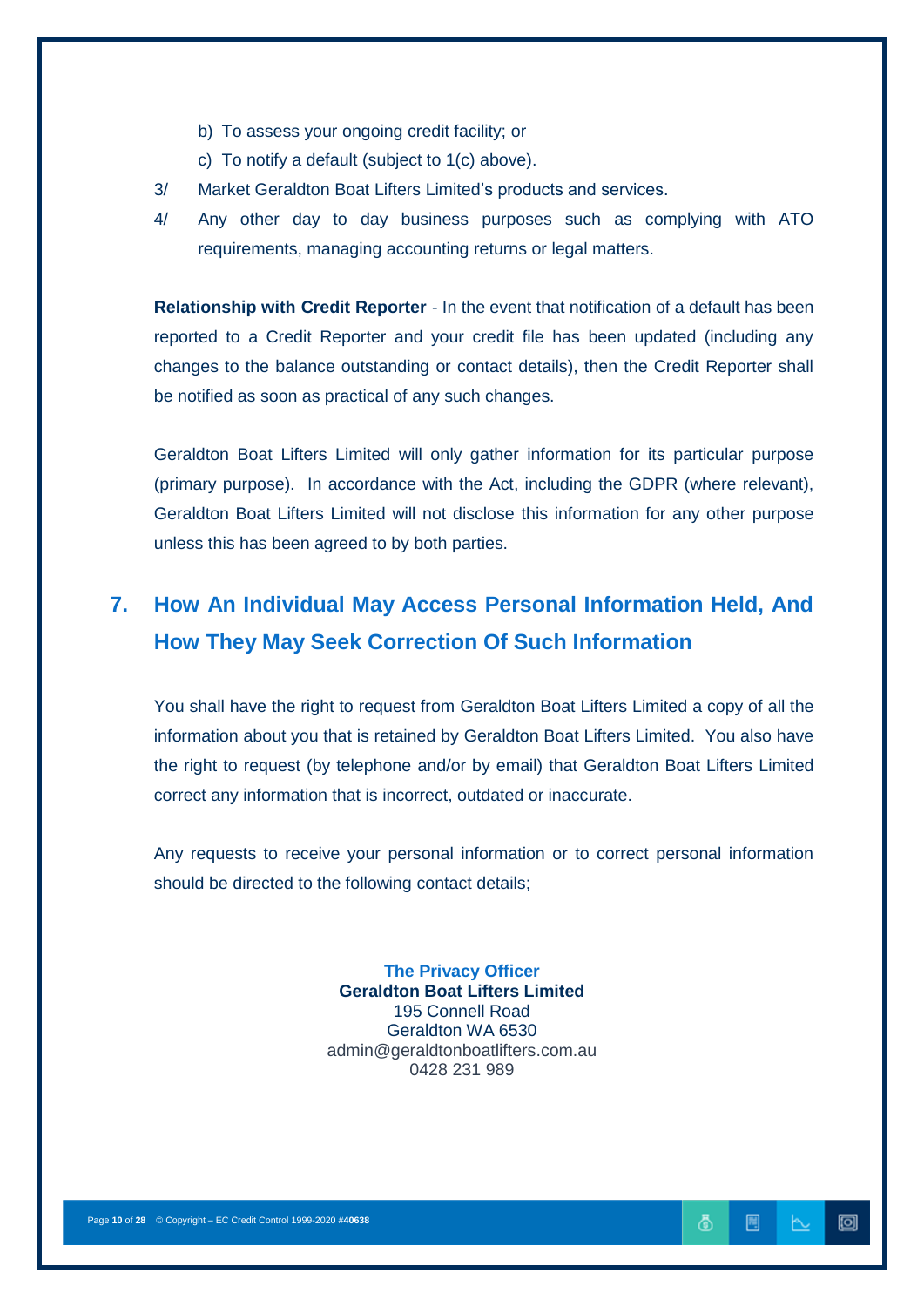Geraldton Boat Lifters Limited will destroy personal information upon your request (by telephone and/or by email) or when the personal information is no longer required. The exception to this is if the personal information is required in order for Geraldton Boat Lifters Limited to fulfil their performance of services or is required to be maintained and/or stored in accordance with the law.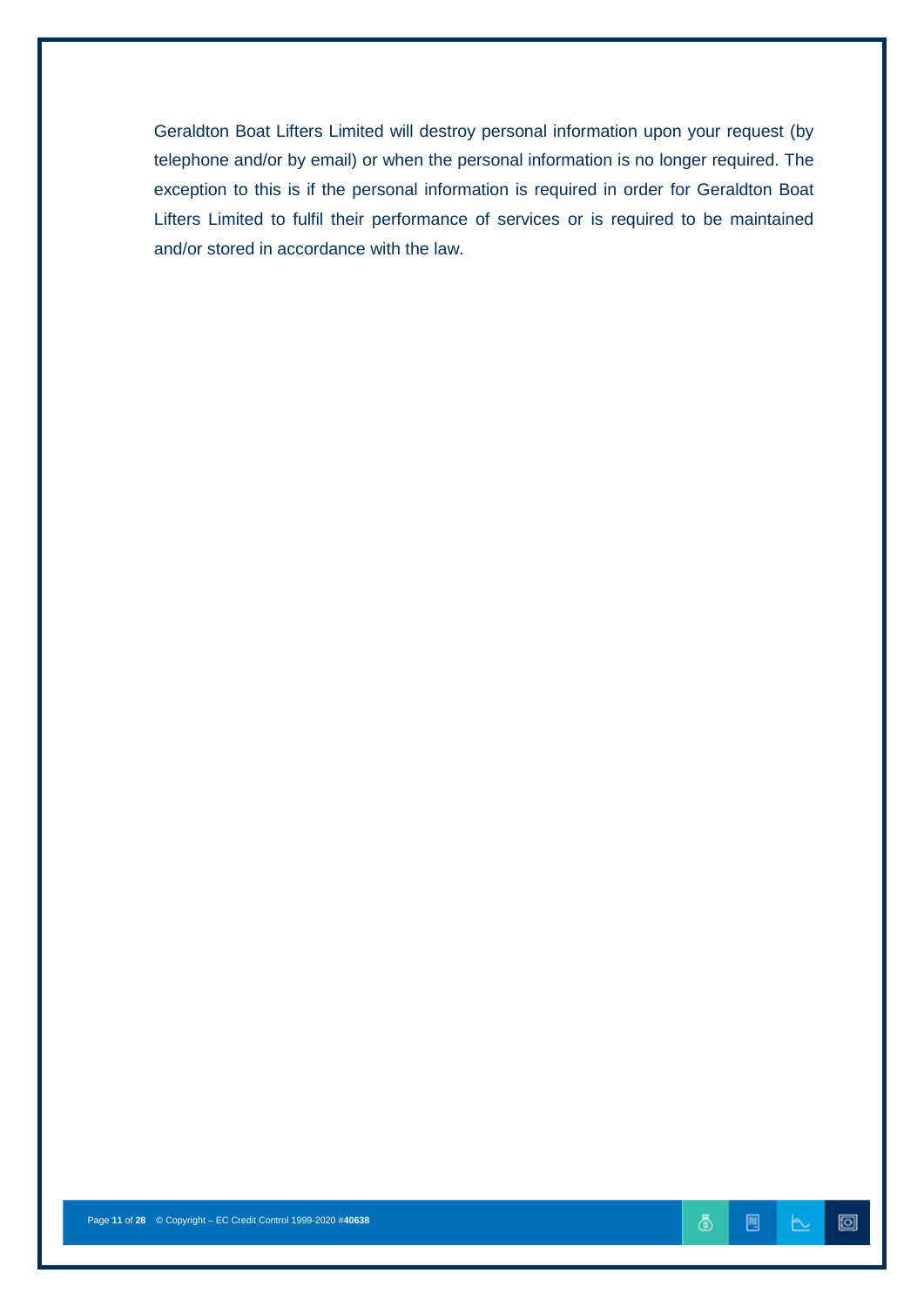## **8. How An Individual May Complain About A Breach Of The APP, And How The Complaint Will Be Dealt With**

You can make a complaint to Geraldton Boat Lifters Limited's internal dispute resolution team ('IDR') regarding an interference with and/or misuse of your personal information by contacting Geraldton Boat Lifters Limited via telephone or email.

Any complaints should be directed to the following contact details in the first instance;

#### **The Privacy Officer Geraldton Boat Lifters Limited** 195 Connell Road Geraldton WA 6530 admin@geraldtonboatlifters.com.au 0428 231 989

In your communication you should detail to Geraldton Boat Lifters Limited the nature of your complaint and how you would like Geraldton Boat Lifters Limited to rectify your complaint.

We will respond to that complaint within 7 days of receipt and will take all reasonable steps to make a decision as to the complaint within 30 days of receipt of the complaint.

We will disclose information in relation to the complaint to any relevant credit provider and or Credit Reporting Body that holds the personal information the subject of the complaint.

In the event that you are not satisfied with the resolution provided, then you can make a complaint to the Information Commissioner on the OAIC website at www.oaic.gov.au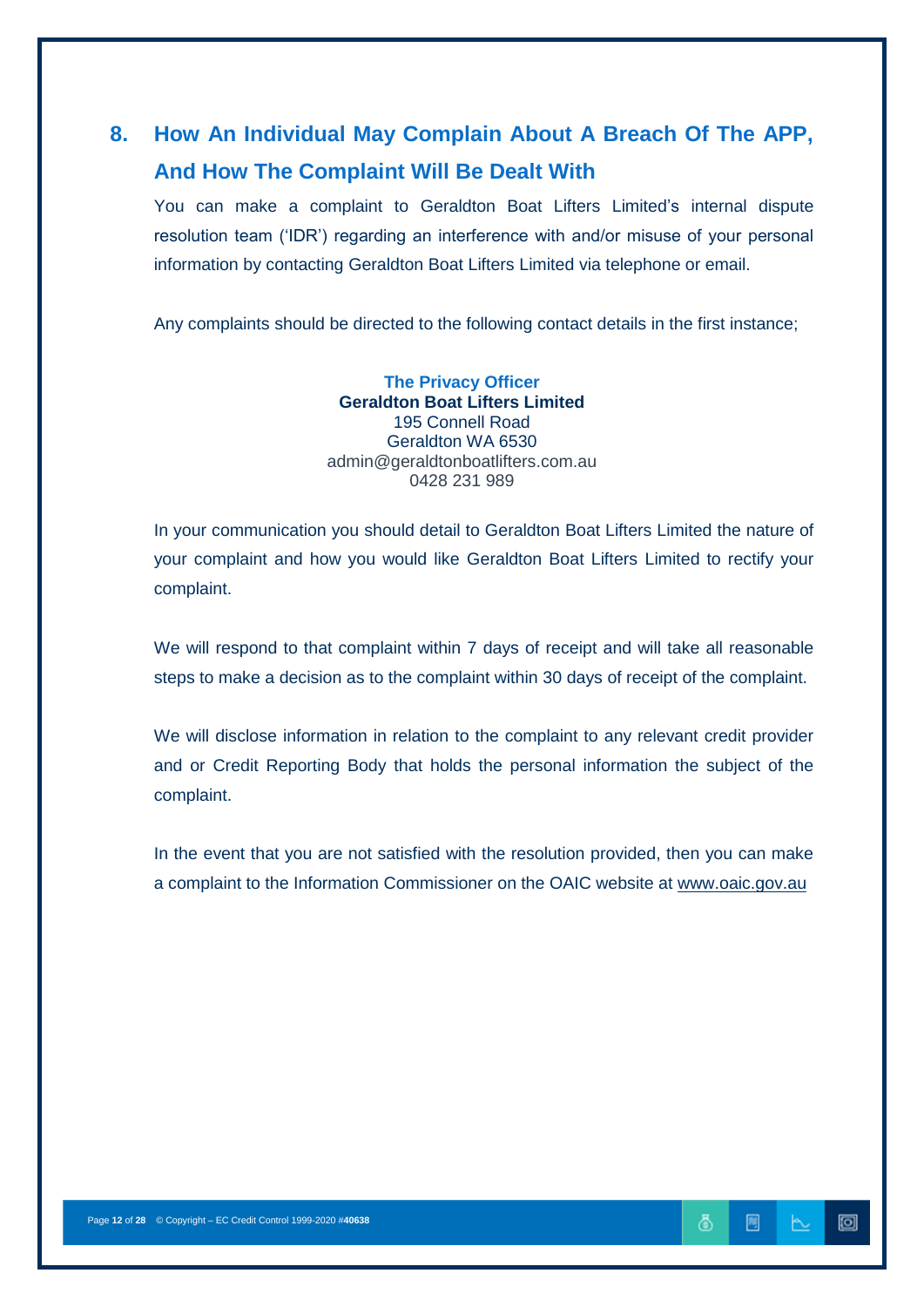## **9. Will Personal Information Be Disclosed To Overseas Recipients**

Geraldton Boat Lifters Limited does not disclose information about the client to third party overseas recipients unless the client has provided its consent. Geraldton Boat Lifters Limited will notify you if circumstances change regarding overseas disclosure and will comply with the Act and the GDPR in all respects.

Unless otherwise agreed, Geraldton Boat Lifters Limited agrees not to disclose any personal information about the client for the purpose of direct marketing. You have the right to request (by telephone and/or by email) that Geraldton Boat Lifters Limited does not disclose any personal information about you for the purpose of direct marketing.

## **10. Availability Of This Privacy Policy Manual**

This Privacy Policy manual is available to all clients of Geraldton Boat Lifters Limited. It will be made available (where applicable) on Geraldton Boat Lifters Limited's website.

This manual will also be available upon request at Geraldton Boat Lifters Limited's business premises and is available to be sent to you if required.

If you require a copy of this Privacy Policy please make a request utilising the following contact information in the first instance:

> **The Privacy Officer Geraldton Boat Lifters Limited** 195 Connell Road Geraldton WA 6530 admin@geraldtonboatlifters.com.au 0428 231 989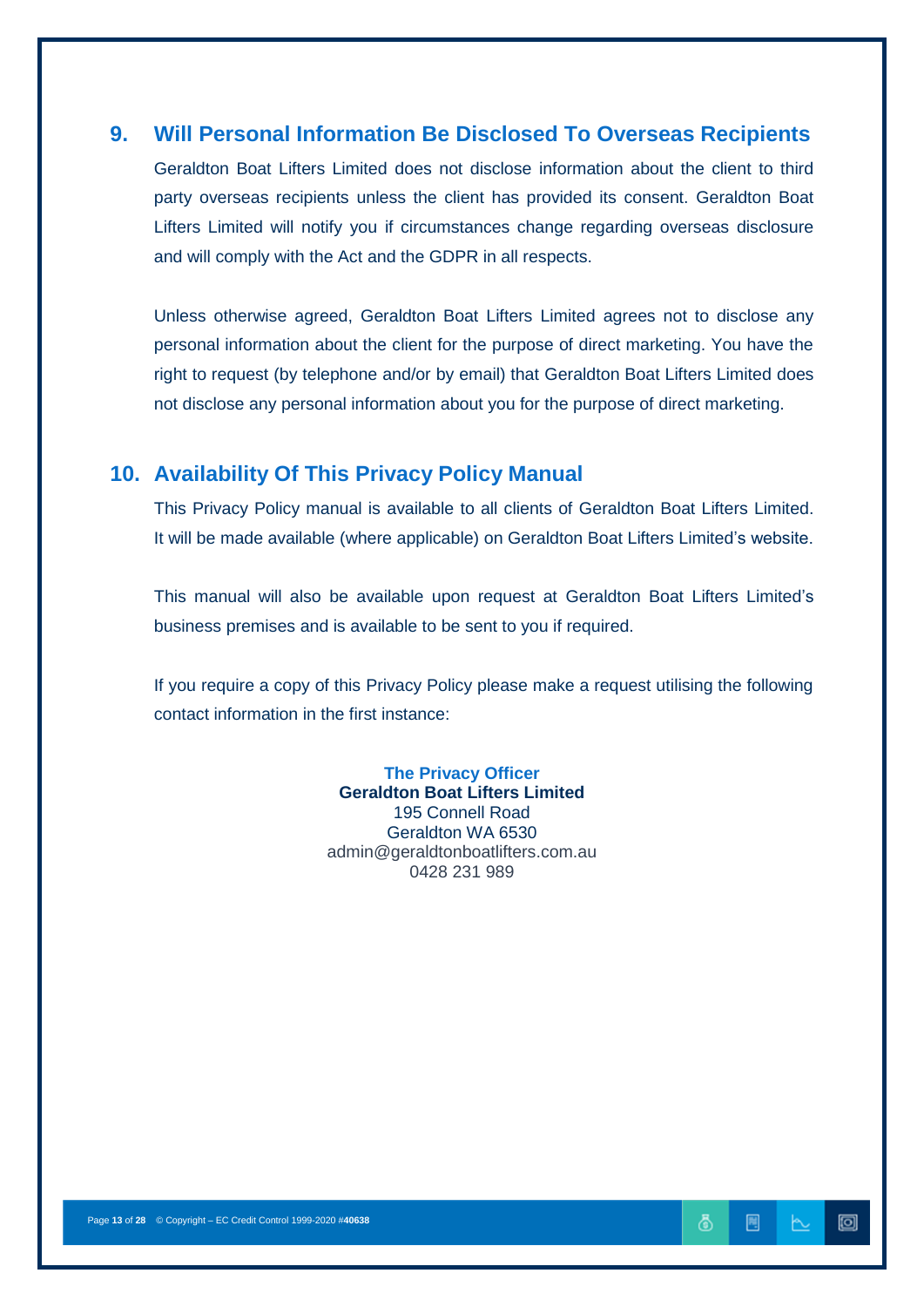## **Privacy Officer (Responsibilities)**

Geraldton Boat Lifters Limited has appointed an internal Privacy Officer to manage its privacy matters. The name of this officer is available by making contact with Geraldton Boat Lifters Limited. The privacy officers duties include (but are not limited to) the following:

The Privacy Officer needs to be familiar with the APP's. Educational material is available from the office of the Privacy Commissioner which explains what Geraldton Boat Lifters Limited needs to know in order to comply with the Privacy Act.

If a person complains to the Privacy Commissioner that Geraldton Boat Lifters Limited has breached their privacy, the Information Commissioner may contact the Privacy Officer to discuss the complaint, and to see whether there is any means of settling the matter. The Privacy Officer shall provide whatever assistance is necessary. The Privacy Officer may be asked to provide background information or identify the staff members who can do so.

#### **Complaints**

In the event that a complaint about privacy issues is received the Privacy Officer will:

- 1/ Take ownership of the complaint and ensure that it is dealt with in a timely manner.
- 2/ Acknowledge receipt of the complaint within 24 hours and advise the complainant of their rights.
- 3/ Fully investigate the complaint.
- 4/ Respond, with findings, to the complainant within 30 days of receipt.
- 5/ Keep a record of all complaints received for ongoing review of policies and procedures.

In the event that a complaint about privacy issues is received via a credit reporter the Privacy Officer will:

- 1/ Take ownership of the complaint and ensure that it is dealt with in a timely manner.
- 2/ Acknowledge receipt of the complaint to the credit reporter within 24 hours.
- 3/ Fully investigate the complaint.
- 4/ Respond, with findings, to the credit reporter within 7 days of receipt.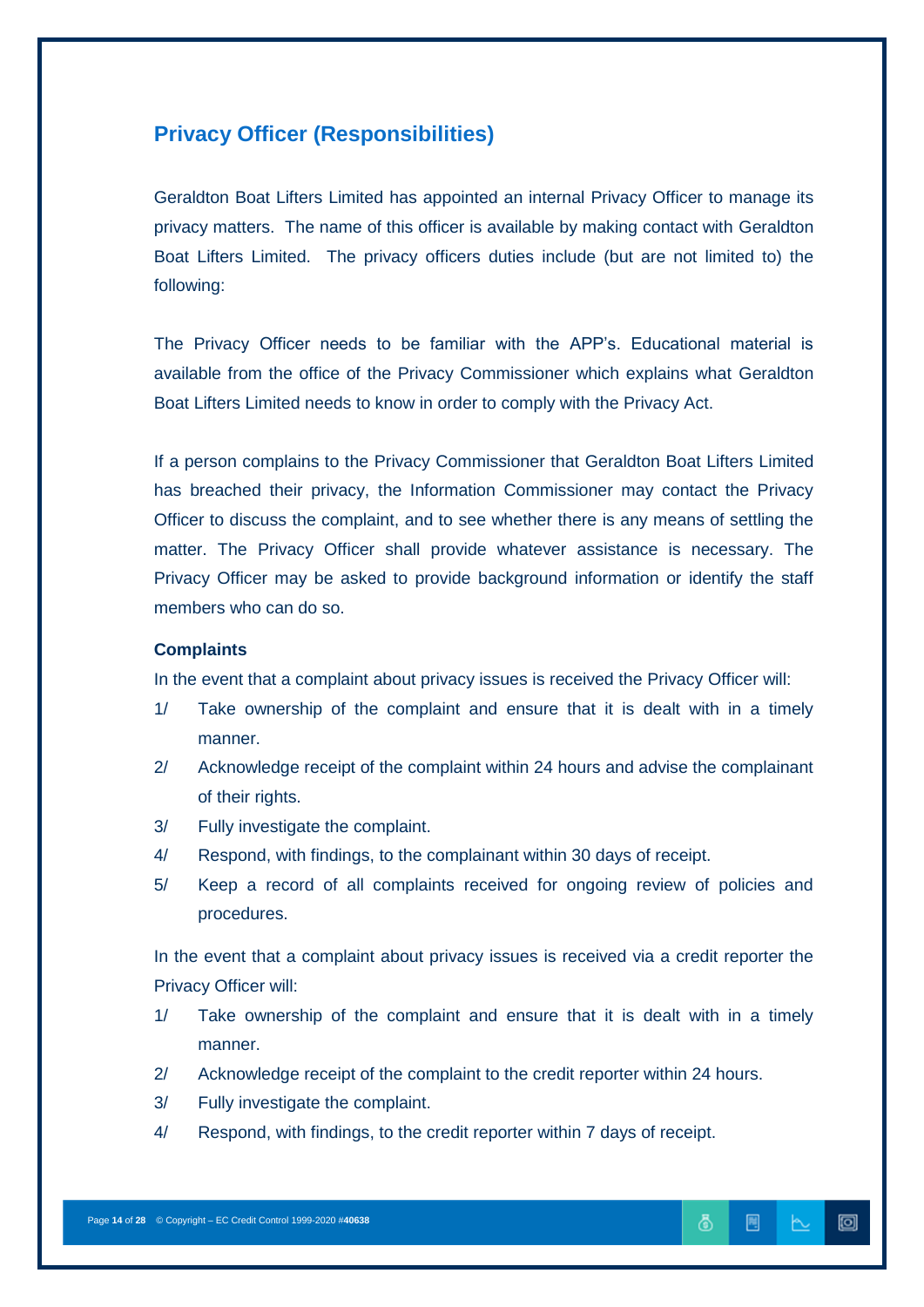5/ Keep a record of all complaints received for ongoing review of policies and procedures.

## APPENDIX A - INFORMATION PRIVACY PRINCIPLES

## **Part 1 – Consideration Of Personal Information Privacy**

## **Australian Privacy Principle 1 – open and transparent management of personal information**

1.1 The object of this principle is to ensure that APP entities manage personal information in an open and transparent way.

#### *Compliance with the Australian Privacy Principles etc.*

- 1.2 An APP entity must take such steps as are reasonable in the circumstances to implement practices, procedures and systems relating to the entity's functions or activities that:
	- (a) will ensure that the entity complies with the Australian Privacy Principles and a registered APP code (if any) that binds the entity; and
	- (b) will enable the entity to deal with inquiries or complaints from individuals about the entity's compliance with the Australian Privacy Principles or such a code.

#### *APP Privacy policy*

- 1.3 An APP entity must have a clearly expressed and up to date policy (the *APP privacy policy*) about the management of personal information by the entity.
- 1.4 Without limiting sub-clause 1.3, the APP privacy policy of the APP entity must contain the following information:
	- (a) the kinds of personal information that the entity collects and holds;
	- (b) how the entity collects and holds personal information;
	- (c) the purposes for which the entity collects, holds, uses and discloses personal information;
	- (d) how an individual may access personal information about the individual that is held by the entity and seek the correction of such information;
	- (e) how an individual may complain about a breach of the Australian Privacy Principles, or a registered APP code (if any) that binds the entity, and how the entity will deal with such a complaint;
	- (f) whether the entity is likely to disclose personal information to overseas recipients;
	- (g) if the entity is likely to disclose personal information to overseas recipients—the countries in which such recipients are likely to be located if it is practicable to specify those countries in the policy.

#### *Availability of APP privacy policy etc.*

- 1.5 An APP entity must take such steps as are reasonable in the circumstances to make its APP privacy policy available:
	- (a) free of charge; and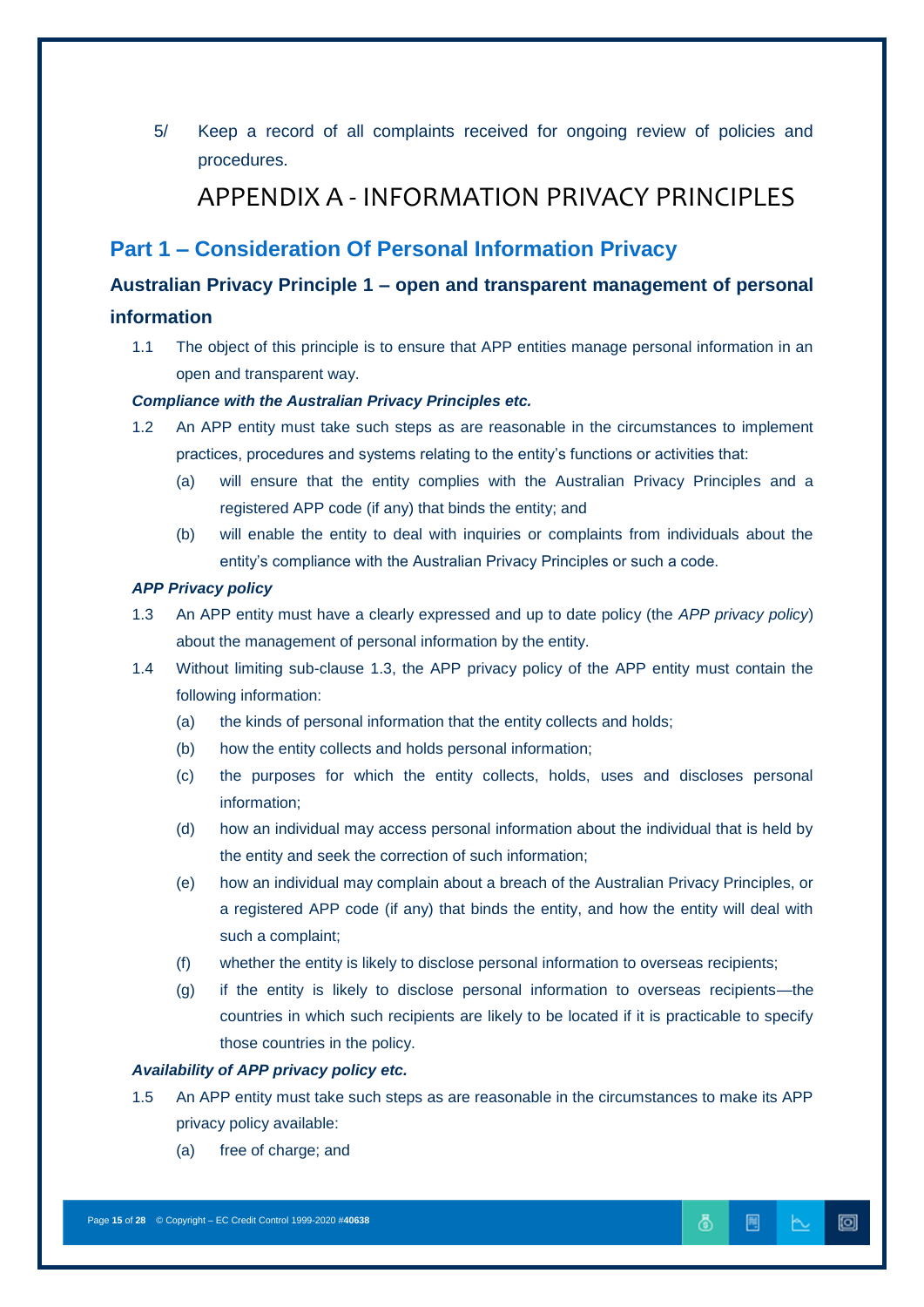(b) in such form as is appropriate.

**Note:** An APP entity will usually make its APP privacy policy available on the entity's website.

1.6 If a person or body requests a copy of the APP privacy policy of an APP entity in a particular form, the entity must take such steps as are reasonable in the circumstances to give the person or body a copy in that form.

#### **Australian Privacy Principle 2 – anonymity and pseudonymity**

- 2.1 Individuals must have the option of not identifying themselves, or of using a pseudonym, when dealing with an APP entity in relation to a particular matter.
- 2.2 Sub-clause 2.1 does not apply if, in relation to that matter:
	- (a) the APP entity is required or authorised by or under an Australian law, or a court/ tribunal order, to deal with individuals who have identified themselves; or
	- (b) it is impracticable for the APP entity to deal with individuals who have not identified themselves or who have used a pseudonym.

## **Part 2 – Collection Of Personal Information**

#### **Australian Privacy Principle 3 – collection of solicited personal information**

#### *Personal information other than sensitive information*

- 3.1 If an APP entity is an agency, the entity must not collect personal information (other than sensitive information) unless the information is reasonably necessary for, or directly related to, one or more of the entity's functions or activities.
- 3.2 If an APP entity is an organisation, the entity must not collect personal information (other than sensitive information) unless the information is reasonably necessary for one or more of the entity's functions or activities.

#### *Sensitive information*

- 3.3 An APP entity must not collect sensitive information about an individual unless:
	- (a) the individual consents to the collection of the information and:
		- (i) if the entity is an agency—the information is reasonably necessary for, or directly related to, one or more of the entity's functions or activities; or
		- (ii) if the entity is an organisation—the information is reasonably necessary for one or more of the entity's functions or activities; or
	- (b) sub-clause 3.4 applies in relation to the information.
- 3.4 This sub-clause applies in relation to sensitive information about an individual if:
	- (a) the collection of the information is required or authorised by or under an Australian law or a court/tribunal order; or
	- (b) a permitted general situation exists in relation to the collection of the information by the APP entity; or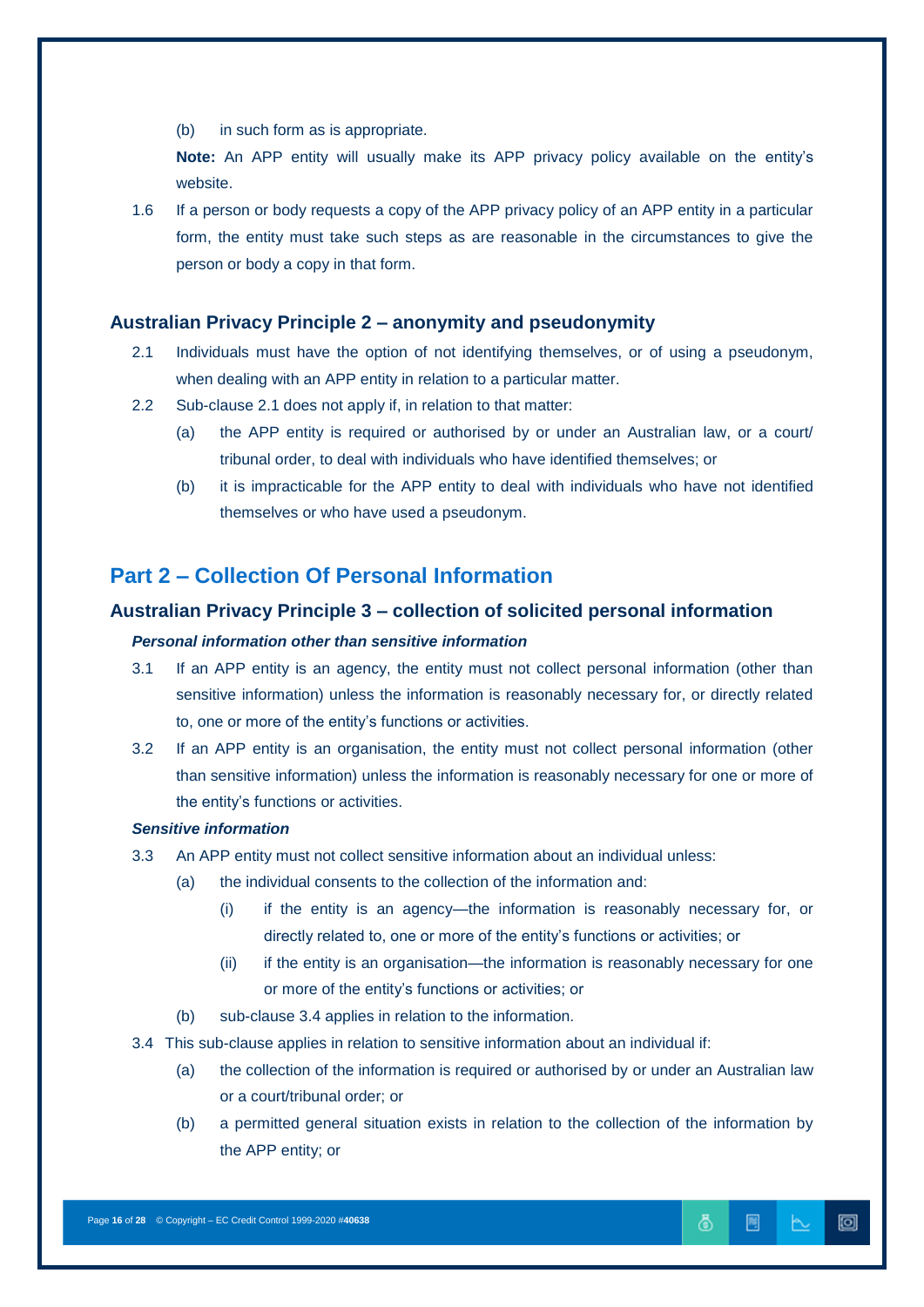- (c) the APP entity is an organisation and a permitted health situation exists in relation to the collection of the information by the entity; or
- (d) the APP entity is an enforcement body and the entity reasonably believes that:
	- (i) if the entity is the Immigration Department—the collection of the information is reasonably necessary for, or directly related to, one or more enforcement related activities conducted by, or on behalf of, the entity; or
	- (ii) otherwise—the collection of the information is reasonably necessary for, or directly related to, one or more of the entity's functions or activities; or
- (e) the APP entity is a non-profit organisation and both of the following apply:
	- (i) the information relates to the activities of the organisation;
	- (ii) the information relates solely to the members of the organisation, or to individuals who have regular contact with the organisation in connection with its activities. Note: For *permitted general situation*, see section 16A. For *permitted health situation*, see section 16B.

#### *Means of collection*

3.5 An APP entity must collect personal information only by lawful and fair means.

- 3.6 An APP entity must collect personal information about an individual only from the individual unless:
	- (a) if the entity is an agency:
		- (i) the individual consents to the collection of the information from someone other than the individual; or
		- (ii) the entity is required or authorised by or under an Australian law, or a court/tribunal order, to collect the information from someone other than the individual; or
	- (b) it is unreasonable or impracticable to do so.

#### *Solicited personal information*

3.7 This principle applies to the collection of personal information that is solicited by an APP entity.

#### **Australian Privacy Principle 4 – dealing with unsolicited personal information**

- 4.1 If:
	- (a) an APP entity receives personal information; and
	- (b) the entity did not solicit the information;

the entity must, within a reasonable period after receiving the information, determine whether or not the entity could have collected the information under Australian Privacy Principle 3 if the entity had solicited the information.

- 4.2 The APP entity may use or disclose the personal information for the purposes of making the determination under sub-clause 4.1.
- 4.3 If: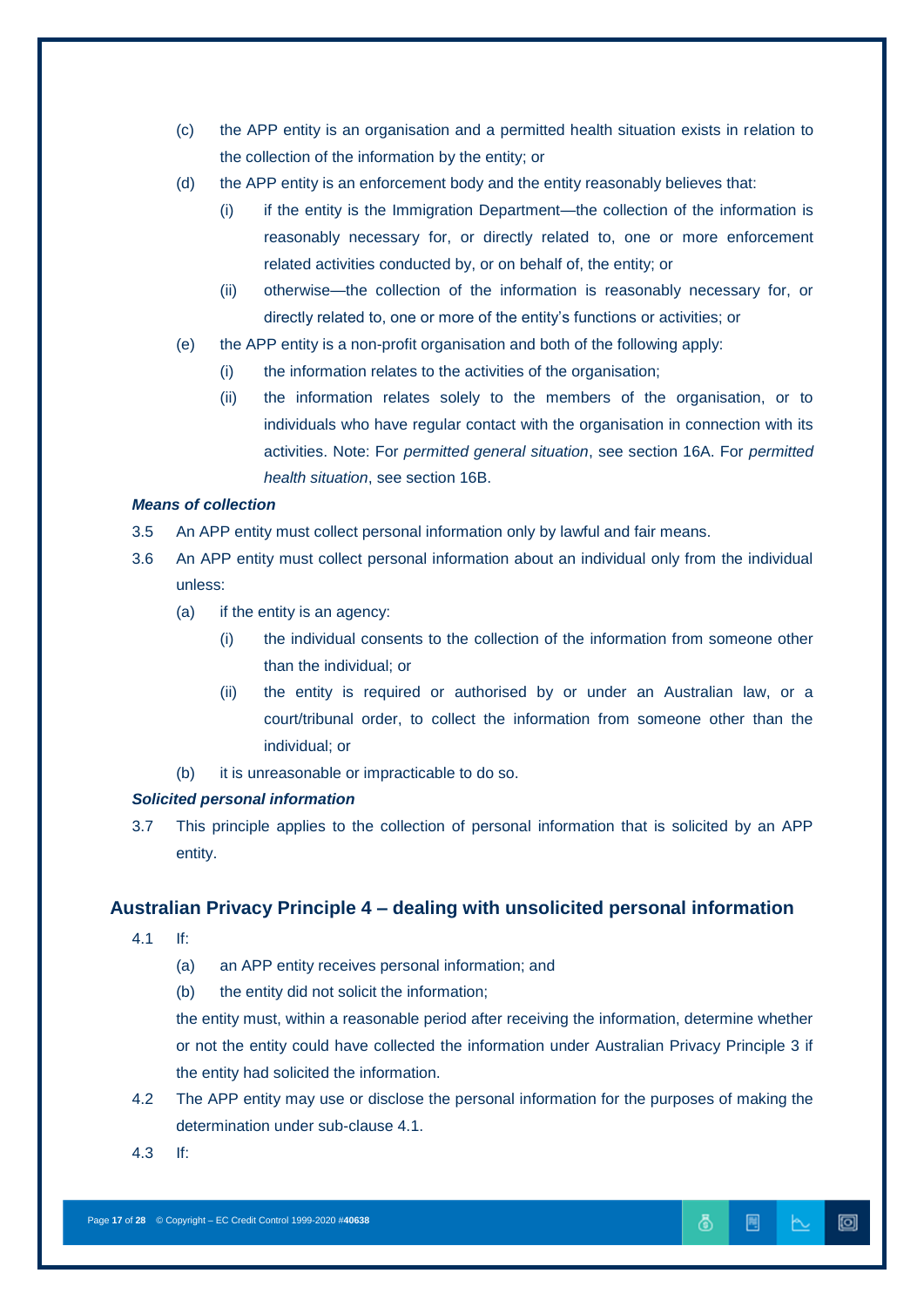- (a) the APP entity determines that the entity could not have collected the personal information; and
- (b) the information is not contained in a Commonwealth record;

the entity must, as soon as practicable but only if it is lawful and reasonable to do so, destroy the information or ensure that the information is de-identified.

4.4 If sub-clause 4.3 does not apply in relation to the personal information, Australian Privacy Principles 5 to 13 apply in relation to the information as if the entity had collected the information under Australian Privacy Principle 3.

## **Australian Privacy Principle 5 – notification of the collection of personal information**

- 5.1 At or before the time or, if that is not practicable, as soon as practicable after, an APP entity collects personal information about an individual, the entity must take such steps (if any) as are reasonable in the circumstances:
	- (a) to notify the individual of such matters referred to in sub-clause 5.2 as are reasonable in the circumstances; or
	- (b) to otherwise ensure that the individual is aware of any such matters.
- 5.2 The matters for the purposes of sub-clause 5.1 are as follows:
	- (a) the identity and contact details of the APP entity;
	- (b) if:
		- (i) the APP entity collects the personal information from someone other than the individual; or
		- (ii) the individual may not be aware that the APP entity has collected the personal information;

the fact that the entity so collects, or has collected, the information and the circumstances of that collection;

- (c) if the collection of the personal information is required or authorised by or under an Australian law or a court/tribunal order— the fact that the collection is so required or authorised (including the name of the Australian law, or details of the court/ tribunal order, that requires or authorises the collection);
- (d) the purposes for which the APP entity collects the personal information;
- (e) the main consequences (if any) for the individual if all or some of the personal information is not collected by the APP entity;
- (f) any other APP entity, body or person, or the types of any other APP entities, bodies or persons, to which the APP entity usually discloses personal information of the kind collected by the entity;
- (g) that the APP privacy policy of the APP entity contains information about how the individual may access the personal information about the individual that is held by the entity and seek the correction of such information;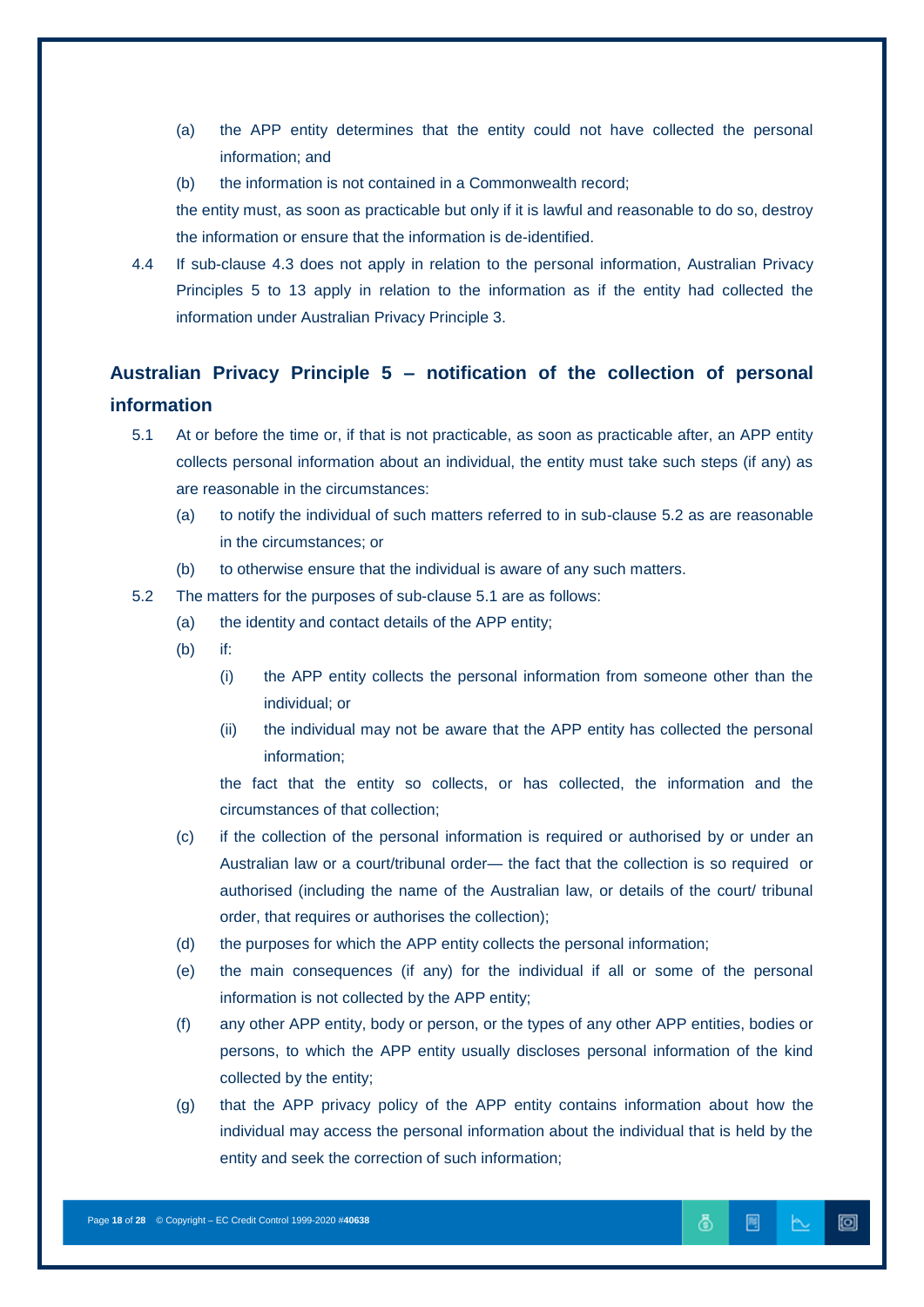- (h) that the APP privacy policy of the APP entity contains information about how the individual may complain about a breach of the Australian Privacy Principles, or a registered APP code (if any) that binds the entity, and how the entity will deal with such a complaint;
- (i) whether the APP entity is likely to disclose the personal information to overseas recipients;
- (i) if the APP entity is likely to disclose the personal information to overseas recipients the countries in which such recipients are likely to be located if it is practicable to specify those countries in the notification or to otherwise make the individual aware of them.

#### **Part 3 – Dealing With Personal Information**

#### **Australian Privacy Principle 6 – use or disclosure of personal information**

#### **Use or disclosure**

- 6.1 If an APP entity holds personal information about an individual that was collected for a particular purpose (the primary purpose), the entity must not use or disclose the information for another purpose (the secondary purpose) unless:
	- (a) the individual has consented to the use or disclosure of the information; or
	- (b) sub-clause 6.2 or 6.3 applies in relation to the use or disclosure of the information.

**Note:** Australian Privacy Principle 8 sets out requirements for the disclosure of personal information to a person who is not in Australia or an external Territory.

- 6.2 This sub-clause applies in relation to the use or disclosure of personal information about an individual if:
	- (a) the individual would reasonably expect the APP entity to use or disclose the information for the secondary purpose and the secondary purpose is:
		- (i) if the information is sensitive information—directly related to the primary purpose; or
		- (ii) if the information is not sensitive information—related to the primary purpose; or
	- (b) the use or disclosure of the information is required or authorised by or under an Australian law or a court/tribunal order; or
	- (c) a permitted general situation exists in relation to the use or disclosure of the information by the APP entity; or
	- (d) the APP entity is an organisation and a permitted health situation exists in relation to the use or disclosure of the information by the entity; or
	- (e) the APP entity reasonably believes that the use or disclosure of the information is reasonably necessary for one or more enforcement related activities conducted by, or on behalf of, an enforcement body.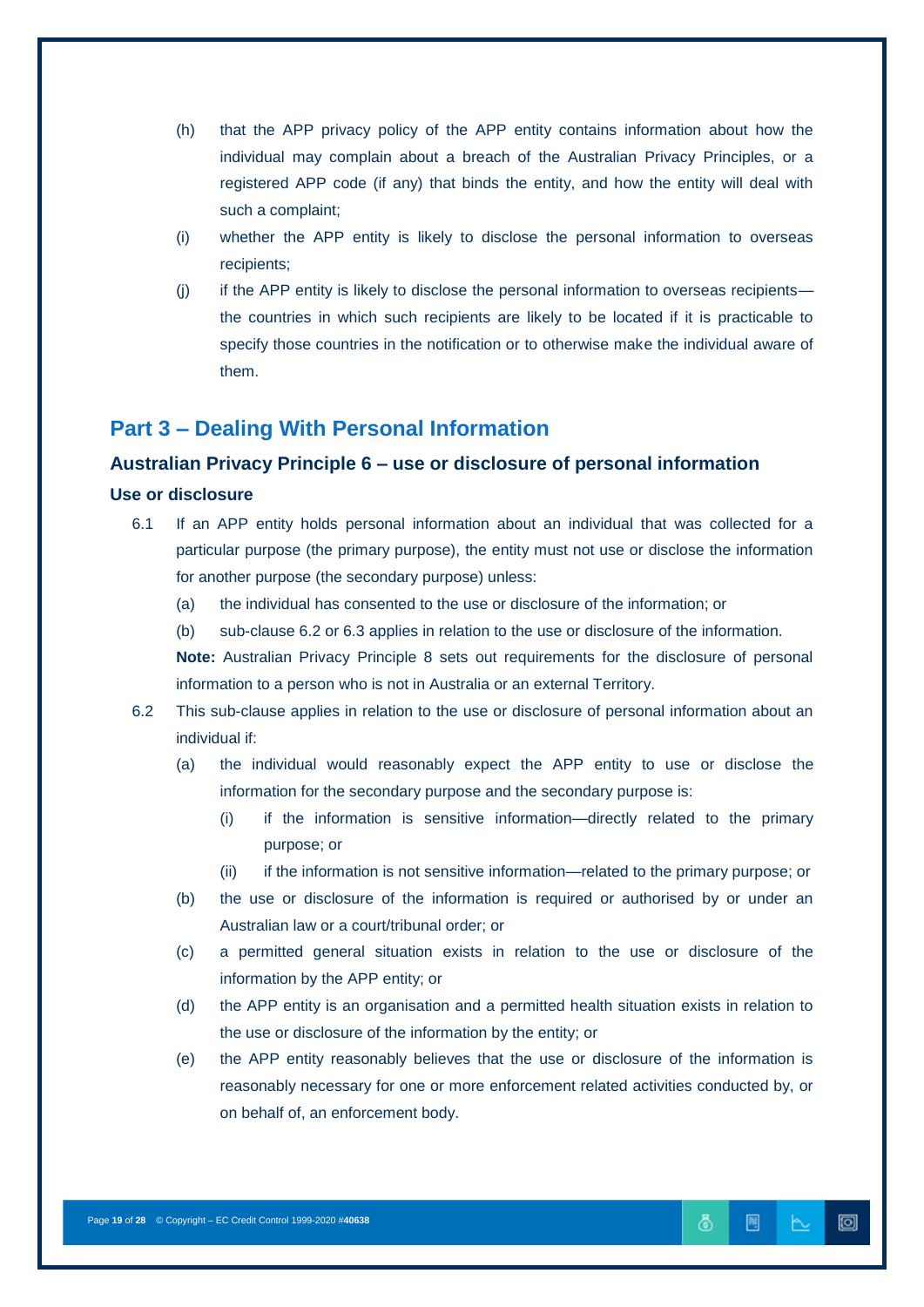**Note:** For *permitted general situation*, see section 16A. For *permitted health situation*, see section 16B.

- 6.3 This sub-clause applies in relation to the disclosure of personal information about an individual by an APP entity that is an agency if:
	- (a) the agency is not an enforcement body; and
	- (b) the information is biometric information or biometric templates; and
	- (c) the recipient of the information is an enforcement body; and
	- (d) the disclosure is conducted in accordance with the guidelines made by the Commissioner for the purposes of this paragraph.

6.4 If:

- (a) the APP entity is an organisation; and
- (b) subsection 16B(2) applied in relation to the collection of the personal information by the entity;

the entity must take such steps as are reasonable in the circumstances to ensure that the information is de-identified before the entity discloses it in accordance with sub-clause 6.1 or 6.2.

#### *Written note of use or disclosure*

6.5 If an APP entity uses or discloses personal information in accordance with paragraph 6.2(e), the entity must make a written note of the use or disclosure.

#### *Related bodies corporate*

- 6.6 If:
	- (a) an APP entity is a body corporate; and
	- (b) the entity collects personal information from a related body corporate;

this principle applies as if the entity's primary purpose for the collection of the information were the primary purpose for which the related body corporate collected the information.

#### *Exceptions*

- 6.7 This principle does not apply to the use or disclosure by an organisation of:
	- (a) personal information for the purpose of direct marketing; or
	- (b) government related identifiers.

#### **Australian Privacy Principle 7 – direct marketing**

#### *Direct marketing*

7.1 If an organisation holds personal information about an individual, the organisation must not use or disclose the information for the purpose of direct marketing.

**Note:** An act or practice of an agency may be treated as an act or practice of an organisation, see section 7A.

#### *Exceptions – personal information other than sensitive information*

7.2 Despite subclause 7.1, an organisation may use or disclose personal information (other than sensitive information) about an individual for the purpose of direct marketing if: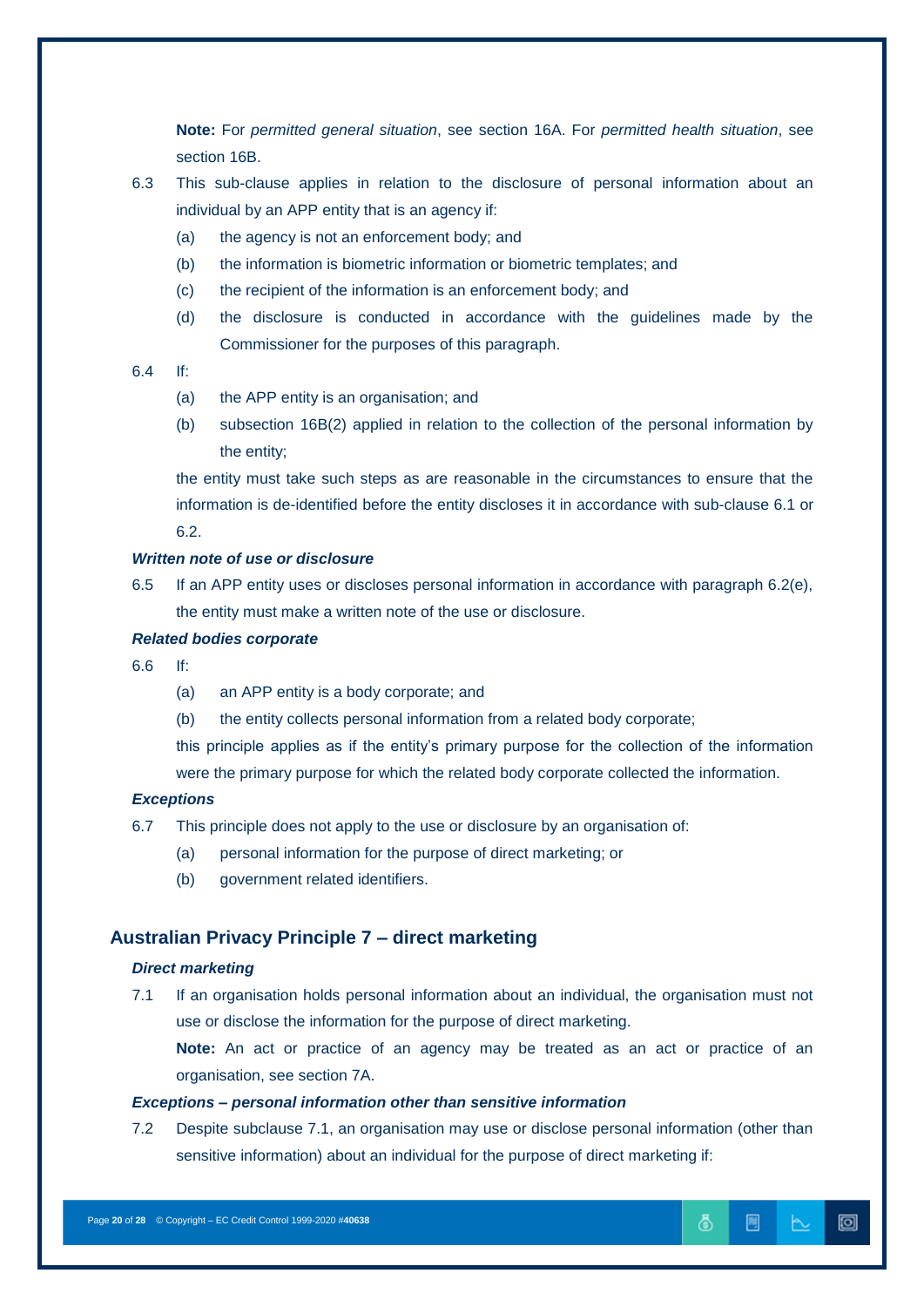- (a) the organisation collected the information from the individual; and
- (b) the individual would reasonably expect the organisation to use or disclose the information for that purpose; and
- (c) the organisation provides a simple means by which the individual may easily request not to receive direct marketing communications from the organisation; and
- (d) the individual has not made such a request to the organisation.
- 7.3 Despite subclause 7.1, an organisation may use or disclose personal information (other than sensitive information) about an individual for the purpose of direct marketing if:
	- (a) the organisation collected the information from:
		- (i) the individual and the individual would not reasonably expect the organisation to use or disclose the information for that purpose; or
		- (ii) someone other than the individual; and
	- (b) either:
		- (i) the individual has consented to the use or disclosure of the information for that purpose; or
		- (ii) it is impracticable to obtain that consent; and
	- (c) the organisation provides a simple means by which the individual may easily request not to receive direct marketing communications from the organisation; and
	- (d) in each direct marketing communication with the individual:
		- (i) the organisation includes a prominent statement that the individual may make such a request; or
		- (ii) the organisation otherwise draws the individual's attention to the fact that the individual may make such a request; and
	- (e) the individual has not made such a request to the organisation.

#### *Exception – sensitive information*

7.4 Despite subclause 7.1, an organisation may use or disclose sensitive information about an individual for the purpose of direct marketing if the individual has consented to the use or disclosure of the information for that purpose.

#### *Exception – contracted service providers*

- 7.5 Despite subclause 7.1, an organisation may use or disclose personal information for the purpose of direct marketing if:
	- (a) the organisation is a contracted service provider for a Commonwealth contract; and
	- (b) the organisation collected the information for the purpose of meeting (directly or indirectly) an obligation under the contract; and
	- (c) the use or disclosure is necessary to meet (directly or indirectly) such an obligation.

#### *Individual may request not to receive direct marketing communications etc.*

- 7.6 If an organisation (the first organisation) uses or discloses personal information about an individual:
	- (a) for the purpose of direct marketing by the first organisation; or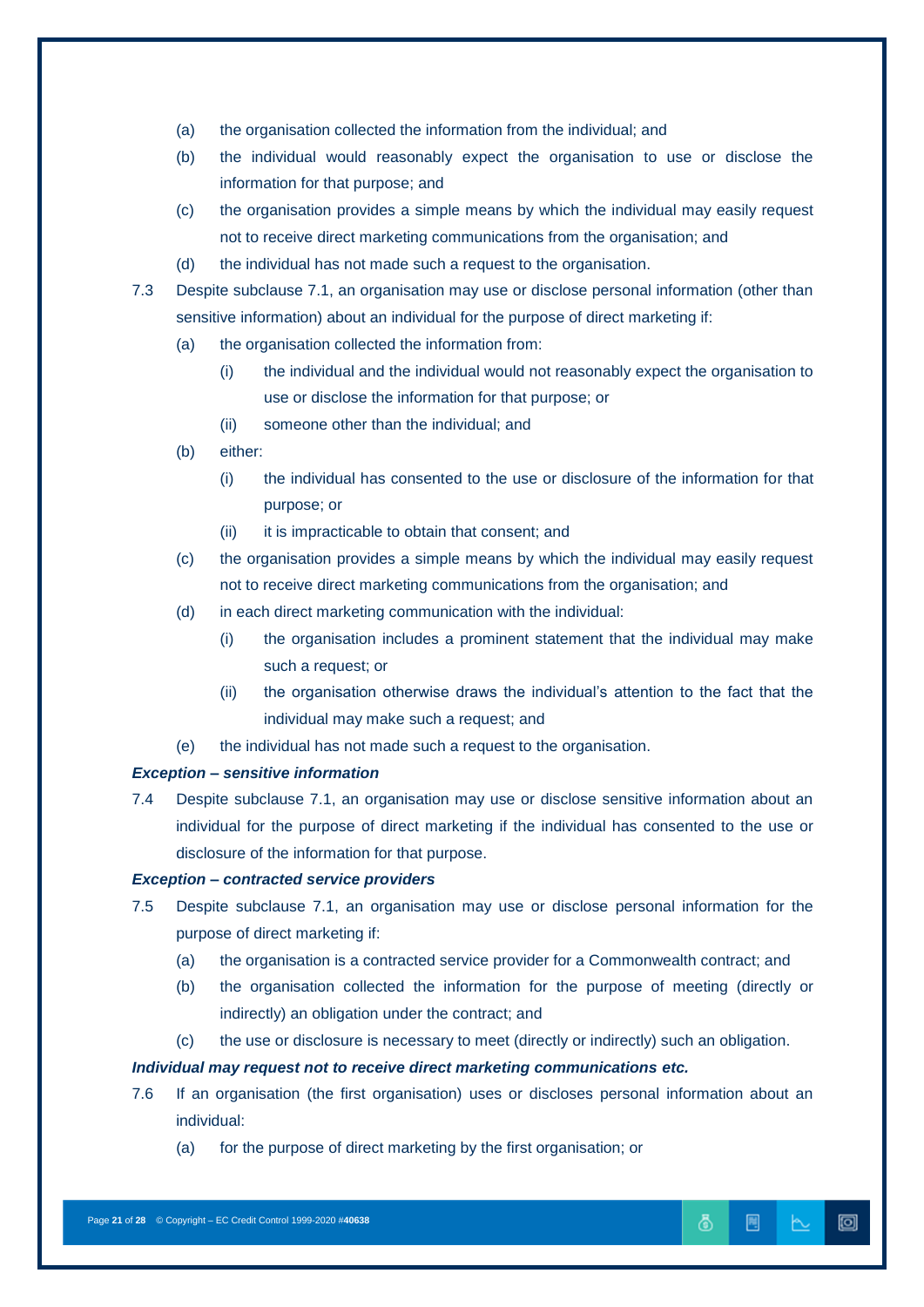(b) for the purpose of facilitating direct marketing by other organisations;

the individual may:

- (c) if paragraph (a) applies—request not to receive direct marketing communications from the first organisation; and
- (d) if paragraph (b) applies—request the organisation not to use or disclose the information for the purpose referred to in that paragraph; and
- (e) request the first organisation to provide its source of the information.
- 7.7 If an individual makes a request under subclause 7.6, the first organisation must not charge the individual for the making of, or to give effect to, the request and:
	- (a) if the request is of a kind referred to in paragraph 7.6(c) or  $(d)$ —the first organisation must give effect to the request within a reasonable period after the request is made; and
	- (b) if the request is of a kind referred to in paragraph  $7.6(e)$ —the organisation must, within a reasonable period after the request is made, notify the individual of its source unless it is impracticable or unreasonable to do so.

#### *Interaction with other legislation*

- 7.8 This principle does not apply to the extent that any of the following apply:
	- (a) the *Do Not Call Register Act 2006*;
	- (b) the *Spam Act 2003*;

(c) any other Act of the Commonwealth, or a Norfolk Island enactment, prescribed by the regulations.

## **Australian Privacy Principle 8 – cross-border disclosure of personal information**

- 8.1 Before an APP entity discloses personal information about an individual to a person (the overseas recipient):
	- (a) who is not in Australia or an external Territory; and
	- (b) who is not the entity or the individual;

the entity must take such steps as are reasonable in the circumstances to ensure that the overseas recipient does not breach the Australian Privacy Principles (other than Australian Privacy Principle 1) in relation to the information.

**Note**: In certain circumstances, an act done, or a practice engaged in, by the overseas recipient is taken, under section 16C, to have been done, or engaged in, by the APP entity and to be a breach of the Australian Privacy Principles.

- 8.2 Sub-clause 8.1 does not apply to the disclosure of personal information about an individual by an APP entity to the overseas recipient if:
	- (a) the entity reasonably believes that:
		- (i) the recipient of the information is subject to a law, or binding scheme, that has the effect of protecting the information in a way that, overall, is at least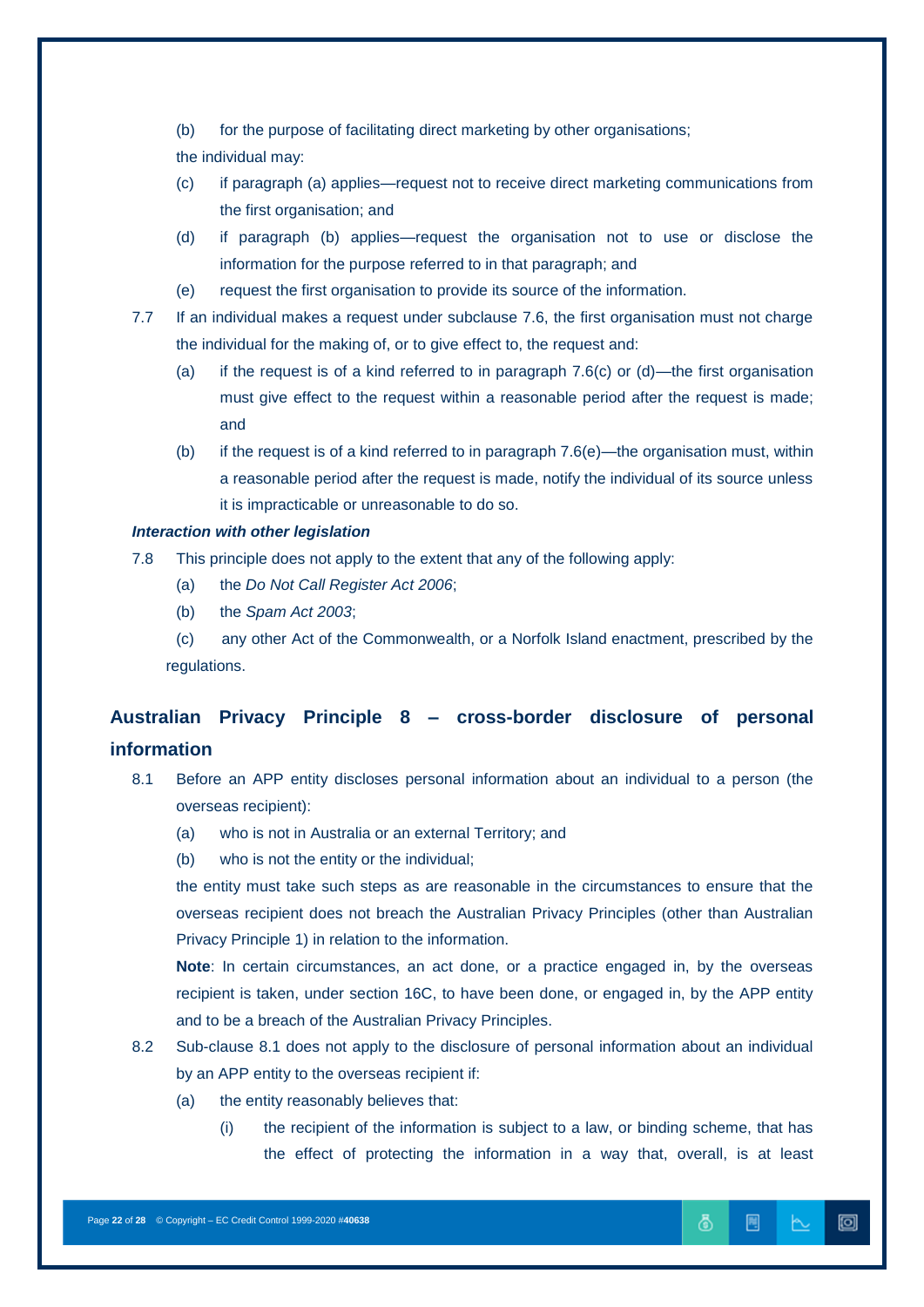substantially similar to the way in which the Australian Privacy Principles protect the information; and

- (ii) there are mechanisms that the individual can access to take action to enforce that protection of the law or binding scheme; or
- (b) both of the following apply:
	- (i) the entity expressly informs the individual that if he or she consents to the disclosure of the information, sub-clause 8.1 will not apply to the disclosure;
	- (ii) after being so informed, the individual consents to the disclosure; or
- (c) the disclosure of the information is required or authorised by or under an Australian law or a court/tribunal order; or
- (d) a permitted general situation (other than the situation referred to in item 4 or 5 of the table in subsection 16A(1)) exists in relation to the disclosure of the information by the APP entity; or
- (e) the entity is an agency and the disclosure of the information is required or authorised by or under an international agreement relating to information sharing to which Australia is a party; or
- (f) the entity is an agency and both of the following apply:
	- (i) the entity reasonably believes that the disclosure of the information is reasonably necessary for one or more enforcement related activities conducted by, or on behalf of, an enforcement body;
	- (ii) the recipient is a body that performs functions, or exercises powers, that are similar to those performed or exercised by an enforcement body.

**Note:** For *permitted general situation*, see section 16A.

## **Australian Privacy Principle 9 – adoption, use or disclosure of government related identifiers**

#### *Adoption of government related identifiers*

- 9.1 An organisation must not adopt a government related identifier of an individual as its own identifier of the individual unless:
	- (a) the adoption of the government related identifier is required or authorised by or under an Australian law or a court/tribunal order; or
	- (b) sub-clause 9.3 applies in relation to the adoption.

**Note:** An act or practice of an agency may be treated as an act or practice of an organisation, see section 7A.

#### *Use or disclosure of government related identifiers*

9.2 An organisation must not use or disclose a government related identifier of an individual unless: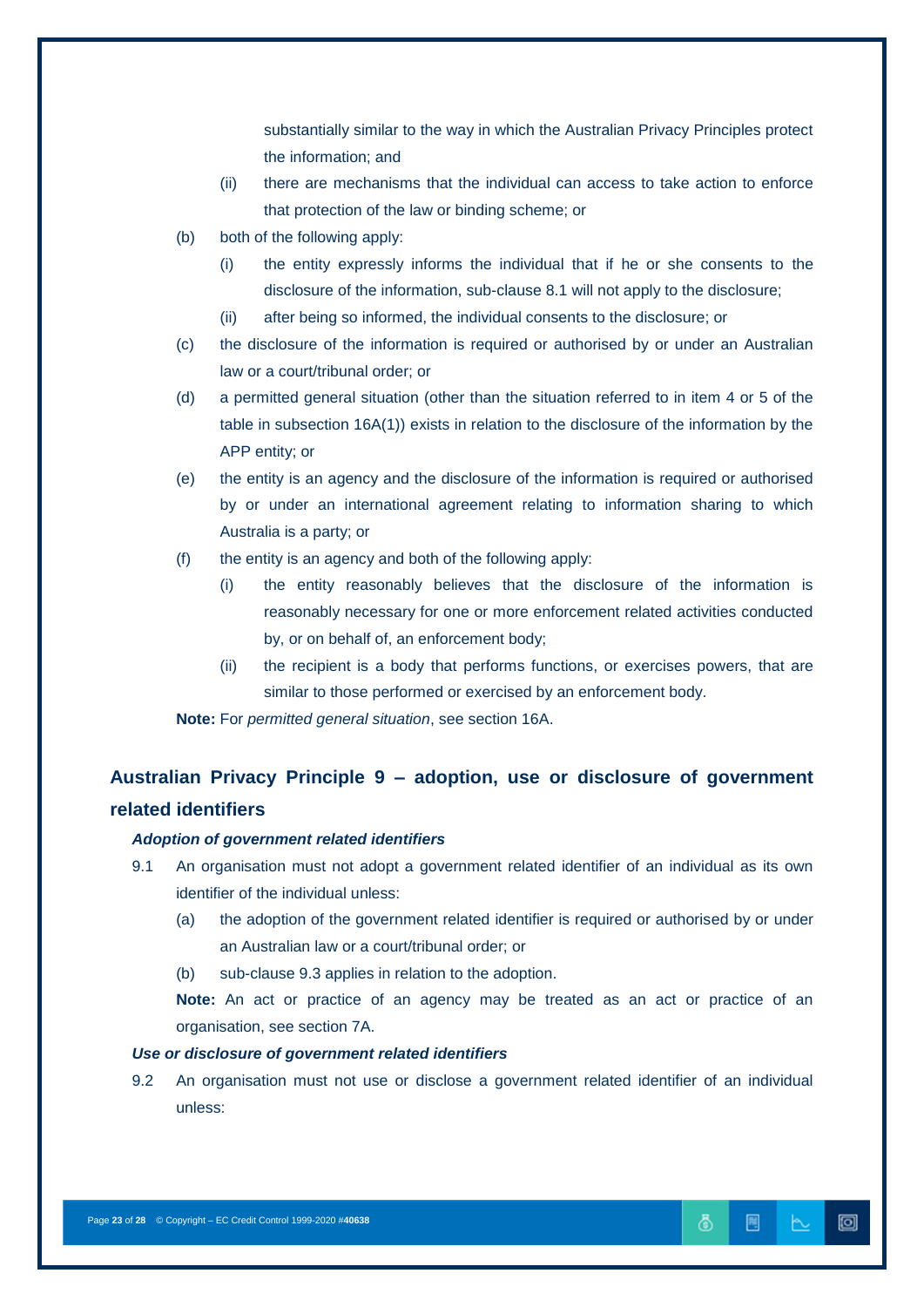- (a) the use or disclosure of the identifier is reasonably necessary for the organisation to verify the identity of the individual for the purposes of the organisation's activities or functions; or
- (b) the use or disclosure of the identifier is reasonably necessary for the organisation to fulfil its obligations to an agency or a State or Territory authority; or
- (c) the use or disclosure of the identifier is required or authorised by or under an Australian law or a court/tribunal order; or
- (d) a permitted general situation (other than the situation referred to in item 4 or 5 of the table in subsection 16A(1)) exists in relation to the use or disclosure of the identifier; or
- (e) the organisation reasonably believes that the use or disclosure of the identifier is reasonably necessary for one or more enforcement related activities conducted by, or on behalf of, an enforcement body; or
- (f) sub-clause 9.3 applies in relation to the use or disclosure.

**Note 1:** An act or practice of an agency may be treated as an act or practice of an organisation, see section 7A.

**Note 2:** For *permitted general situation*, see section 16A.

#### *Regulations about adoption, use or disclosure*

- 9.3 This sub-clause applies in relation to the adoption, use or disclosure by an organisation of a government related identifier of an individual if:
	- (a) the identifier is prescribed by the regulations; and
	- (b) the organisation is prescribed by the regulations, or is included in a class of organisations prescribed by the regulations; and
	- (c) the adoption, use or disclosure occurs in the circumstances prescribed by the regulations.

**Note:** There are prerequisites that must be satisfied before the matters mentioned in this sub-clause are prescribed, see subsections 100(2) and (3).

#### **Part 4 – Integrity Of Personal Information**

#### **Australian Privacy Principle 10 – quality of personal information**

- 10.1 An APP entity must take such steps (if any) as are reasonable in the circumstances to ensure that the personal information that the entity collects is accurate, up to date and complete.
- 10.2 An APP entity must take such steps (if any) as are reasonable in the circumstances to ensure that the personal information that the entity uses or discloses is, having regard to the purpose of the use or disclosure, accurate, up to date, complete and relevant.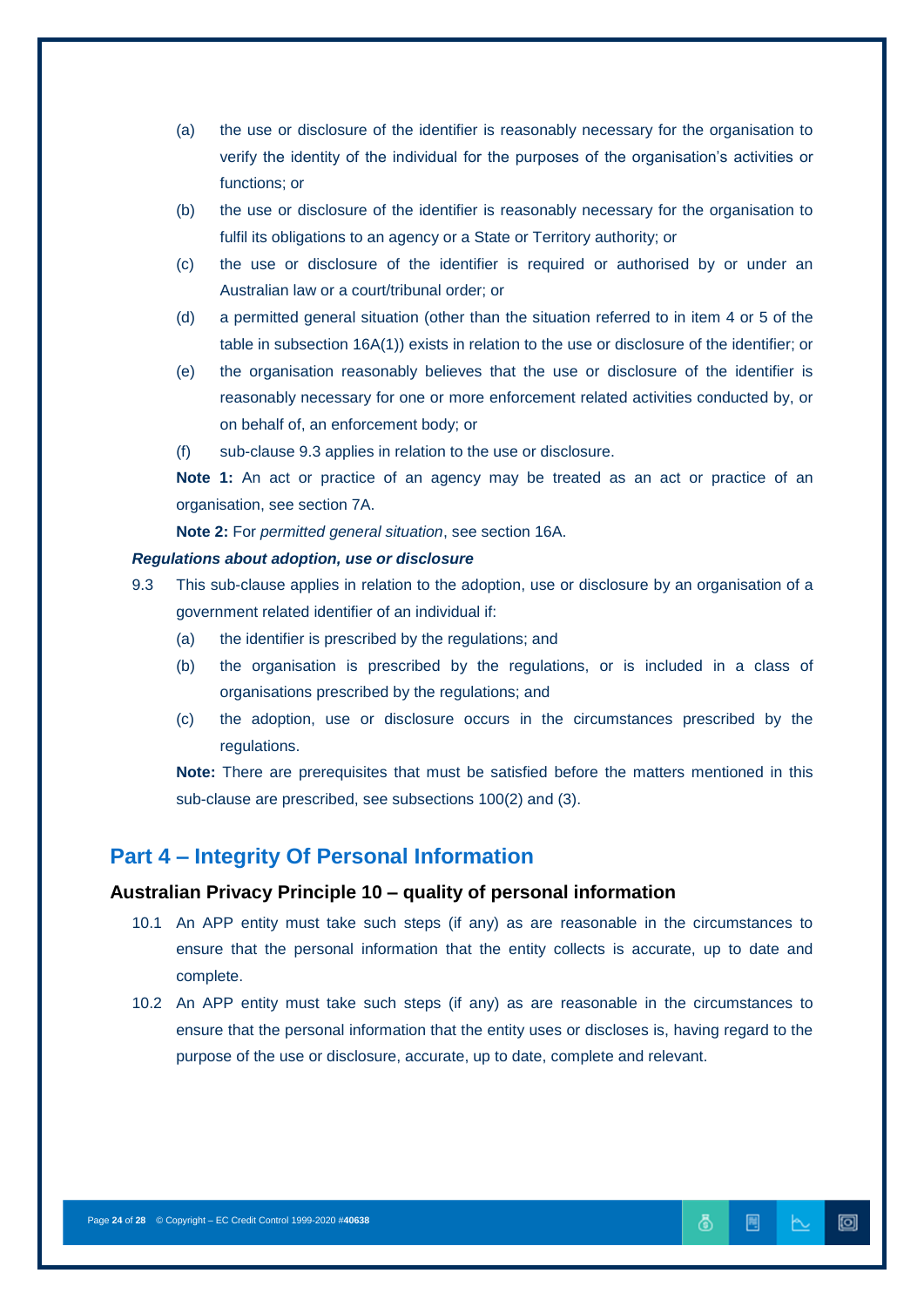#### **Australian Privacy Principle 11 – security of personal information**

- 11.1 If an APP entity holds personal information, the entity must take such steps as are reasonable in the circumstances to protect the information:
	- (a) from misuse, interference and loss; and
	- (b) from unauthorised access, modification or disclosure.
- 11.2 If:
	- (a) an APP entity holds personal information about an individual; and
	- (b) the entity no longer needs the information for any purpose for which the information may be used or disclosed by the entity under this Schedule; and
	- (c) the information is not contained in a Commonwealth record; and
	- (d) the entity is not required by or under an Australian law, or a court/tribunal order, to retain the information;

the entity must take such steps as are reasonable in the circumstances to destroy the information or to ensure that the information is de-identified.

#### **Part 5 – Access To, And Correction Of, Personal Information**

#### **Australian Privacy Principle 12 – access to personal information**

#### *Access*

12.1 If an APP entity holds personal information about an individual, the entity must, on request by the individual, give the individual access to the information.

#### *Exception to access – agency*

- 12.2 If:
	- (a) the APP entity is an agency; and
	- (b) the entity is required or authorised to refuse to give the individual access to the personal information by or under:
		- (i) the Freedom of Information Act; or
		- (ii) any other Act of the Commonwealth, or a Norfolk Island enactment, that provides for access by persons to documents;

then, despite sub-clause 12.1, the entity is not required to give access to the extent that the entity is required or authorised to refuse to give access.

#### *Exception to access – organisation*

- 12.3 If the APP entity is an organisation then, despite sub-clause 12.1, the entity is not required to give the individual access to the personal information to the extent that:
	- (a) the entity reasonably believes that giving access would pose a serious threat to the life, health or safety of any individual, or to public health or public safety; or
	- (b) giving access would have an unreasonable impact on the privacy of other individuals; or
	- (c) the request for access is frivolous or vexatious; or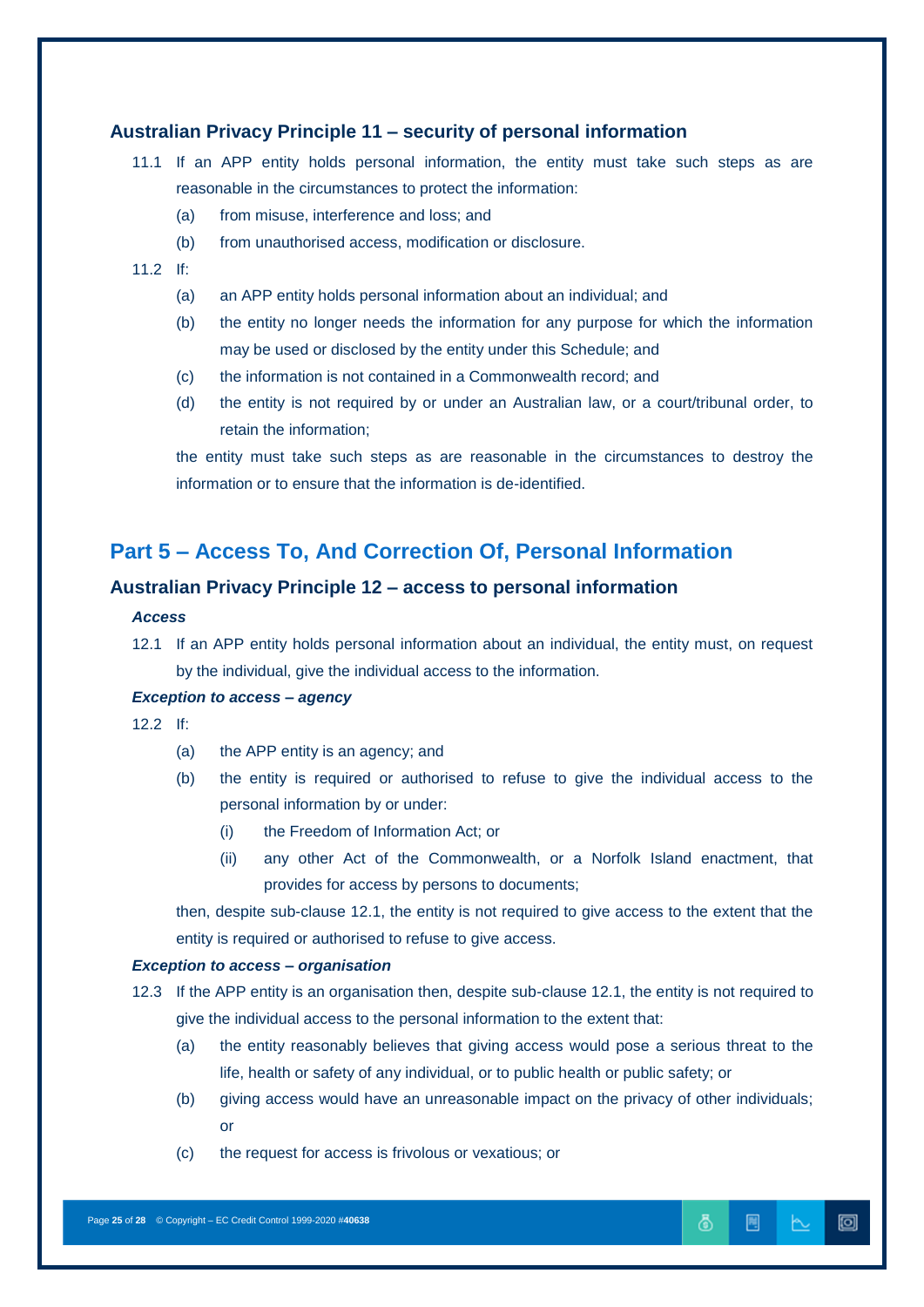- (d) the information relates to existing or anticipated legal proceedings between the entity and the individual, and would not be accessible by the process of discovery in those proceedings; or
- (e) giving access would reveal the intentions of the entity in relation to negotiations with the individual in such a way as to prejudice those negotiations; or
- (f) giving access would be unlawful; or
- (g) denying access is required or authorised by or under an Australian law or a court/ tribunal order; or
- (h) both of the following apply:
	- (i) the entity has reason to suspect that unlawful activity, or misconduct of a serious nature, that relates to the entity's functions or activities has been, is being or may be engaged in;
	- (ii) giving access would be likely to prejudice the taking of appropriate action in relation to the matter; or
- (i) giving access would be likely to prejudice one or more enforcement related activities conducted by, or on behalf of, an enforcement body; or
- (j) giving access would reveal evaluative information generated within the entity in connection with a commercially sensitive decision-making process.

#### *Dealing with requests for access*

- 12.4 The APP entity must:
	- (a) respond to the request for access to the personal information:
		- (i) if the entity is an agency—within 30 days after the request is made; or
		- (ii) if the entity is an organisation—within a reasonable period after the request is made; and
	- (b) give access to the information in the manner requested by the individual, if it is reasonable and practicable to do so.

#### *Other means of access*

- 12.5 If the APP entity refuses:
	- (a) to give access to the personal information because of sub-clause 12.2 or 12.3; or
	- (b) to give access in the manner requested by the individual;

the entity must take such steps (if any) as are reasonable in the circumstances to give access in a way that meets the needs of the entity and the individual.

12.6 Without limiting sub-clause 12.5, access may be given through the use of a mutually agreed intermediary.

#### *Access charges*

- 12.7 If the APP entity is an agency, the entity must not charge the individual for the making of the request or for giving access to the personal information.
- 12.8 If:
	- (a) the APP entity is an organisation; and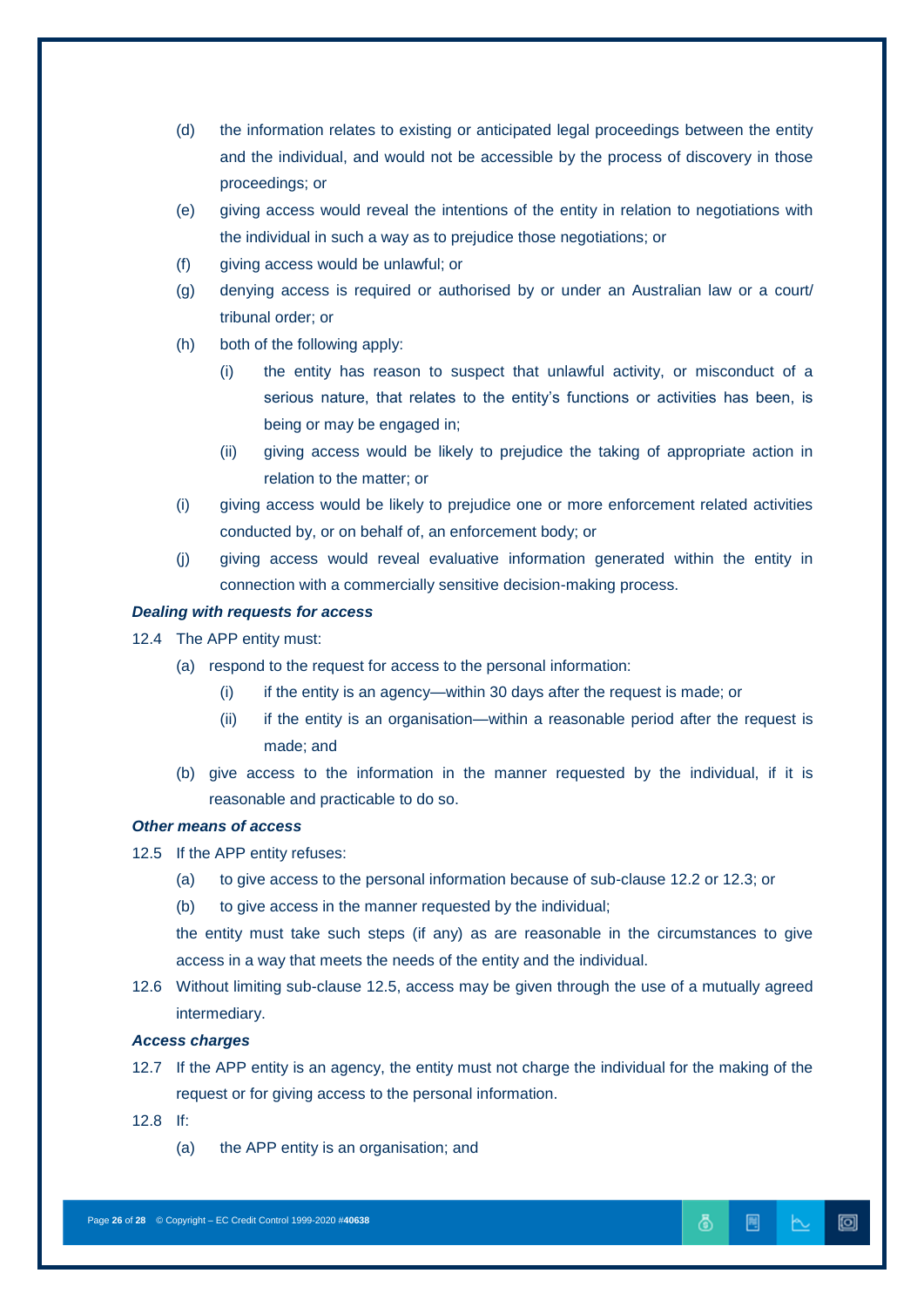(b) the entity charges the individual for giving access to the personal information; the charge must not be excessive and must not apply to the making of the request.

#### *Refusal to give access*

- 12.9 If the APP entity refuses to give access to the personal information because of sub-clause 12.2 or 12.3, or to give access in the manner requested by the individual, the entity must give the individual a written notice that sets out:
	- (a) the reasons for the refusal except to the extent that, having regard to the grounds for the refusal, it would be unreasonable to do so; and
	- (b) the mechanisms available to complain about the refusal; and
	- (c) any other matter prescribed by the regulations.
- 12.10 If the APP entity refuses to give access to the personal information because of paragraph 12.3(j), the reasons for the refusal may include an explanation for the commercially sensitive decision.

#### **Australian Privacy Principle 13 – correction of personal information**

#### *Correction*

- 13.1 If:
	- (a) an APP entity holds personal information about an individual; and
	- (b) either:
		- (i) the entity is satisfied that, having regard to a purpose for which the information is held, the information is inaccurate, out of date, incomplete, irrelevant or misleading; or
		- (ii) the individual requests the entity to correct the information;

the entity must take such steps (if any) as are reasonable in the circumstances to correct that information to ensure that, having regard to the purpose for which it is held, the information is accurate, up to date, complete, relevant and not misleading.

#### *Notification of correction to third parties*

- 13.2 If:
	- (a) the APP entity corrects personal information about an individual that the entity previously disclosed to another APP entity; and
	- (b) the individual requests the entity to notify the other APP entity of the correction;

the entity must take such steps (if any) as are reasonable in the circumstances to give that notification unless it is impracticable or unlawful to do so.

#### *Refusal to correct information*

- 13.3 If the APP entity refuses to correct the personal information as requested by the individual, the entity must give the individual a written notice that sets out:
	- (a) the reasons for the refusal except to the extent that it would be unreasonable to do so; and
	- (b) the mechanisms available to complain about the refusal; and